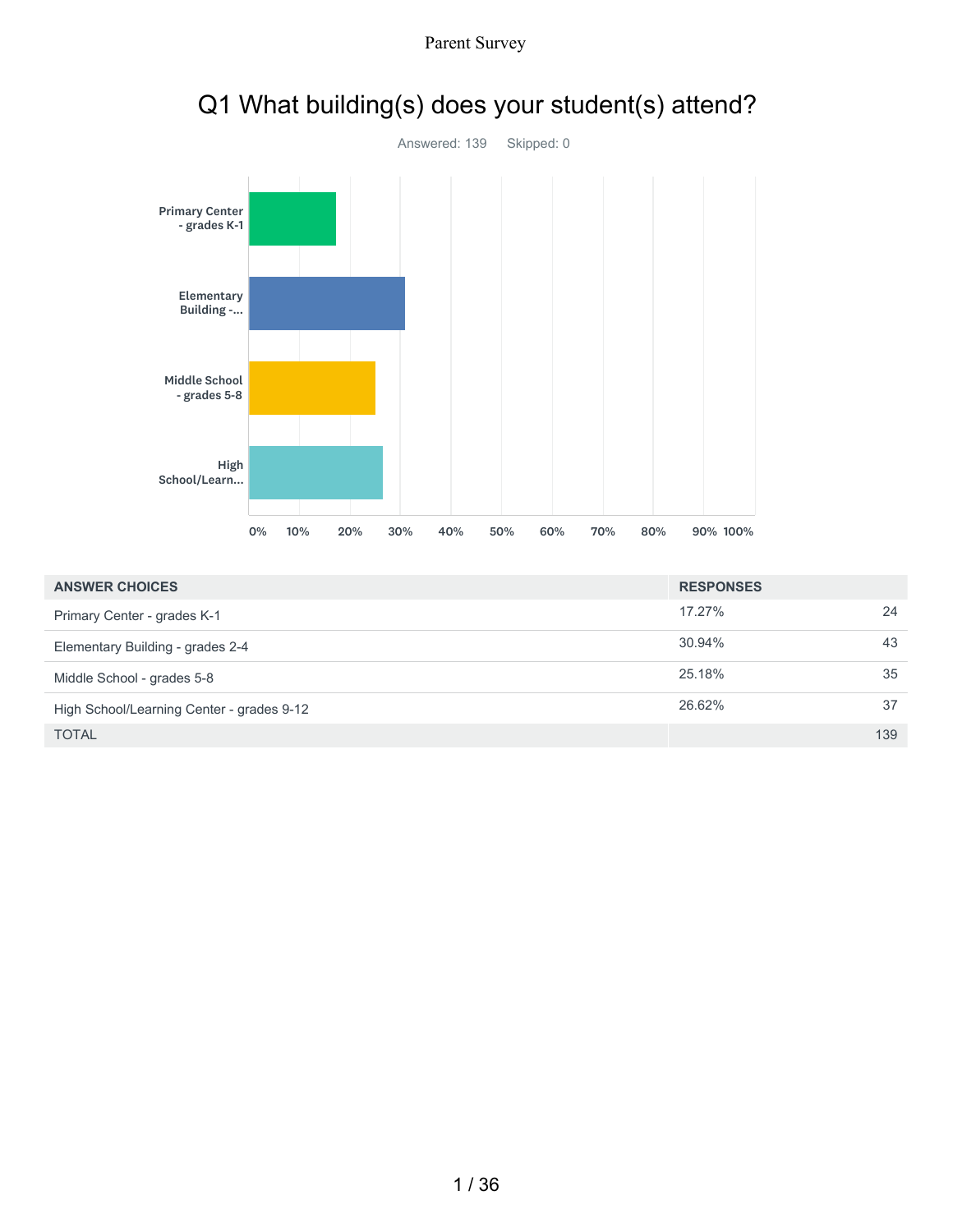### Q2 How well do you feel your child's school is preparing him/her for his/her next academic year?



| <b>ANSWER CHOICES</b> | <b>RESPONSES</b> |     |
|-----------------------|------------------|-----|
| <b>Extremely well</b> | 18.71%           | 26  |
| Quite well            | 46.76%           | 65  |
| Somewhat well         | 25.18%           | 35  |
| Slightly well         | 3.60%            | 5   |
| Not well at all       | 5.76%            | 8   |
| <b>TOTAL</b>          |                  | 139 |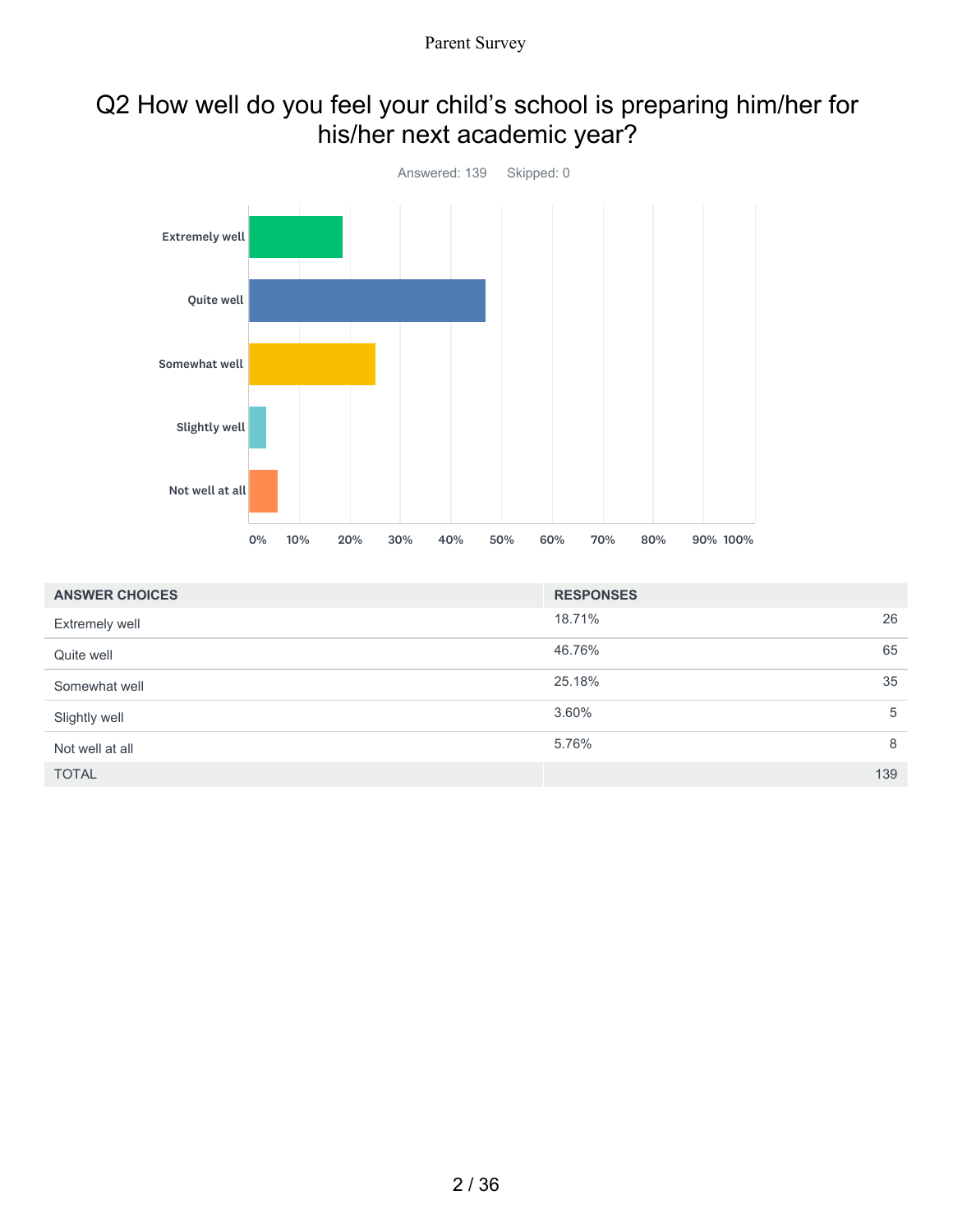#### Q3 How much of a sense of belonging does your child feel at his or her school?



| <b>ANSWER CHOICES</b>            | <b>RESPONSES</b> |     |
|----------------------------------|------------------|-----|
| A tremendous amount of belonging | 17.99%           | 25  |
| Quite a bit of belonging         | 44.60%           | 62  |
| Some belonging                   | 23.02%           | 32  |
| A little bit of belonging        | 10.07%           | 14  |
| No belonging at all              | 4.32%            | 6   |
| <b>TOTAL</b>                     |                  | 139 |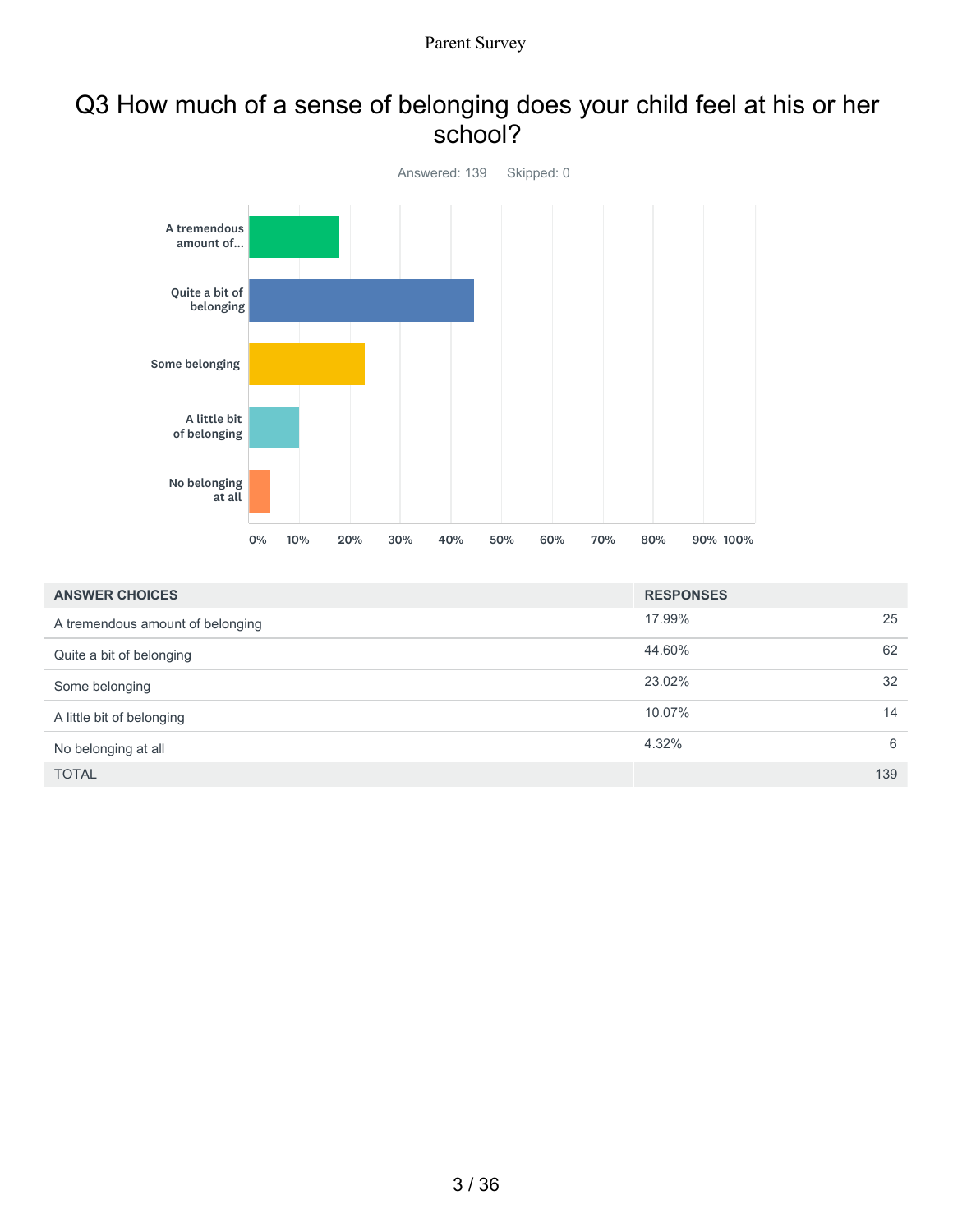#### Q4 Given your child's cultural background, how good a fit is his or her school?



| <b>ANSWER CHOICES</b> | <b>RESPONSES</b> |              |
|-----------------------|------------------|--------------|
| Extremely good        | 26.62%           | 37           |
| Quite good            | 51.80%           | 72           |
| Somewhat good         | 17.27%           | 24           |
| Slightly good         | 3.60%            | 5            |
| Not good at all       | 0.72%            | $\mathbf{1}$ |
| <b>TOTAL</b>          |                  | 139          |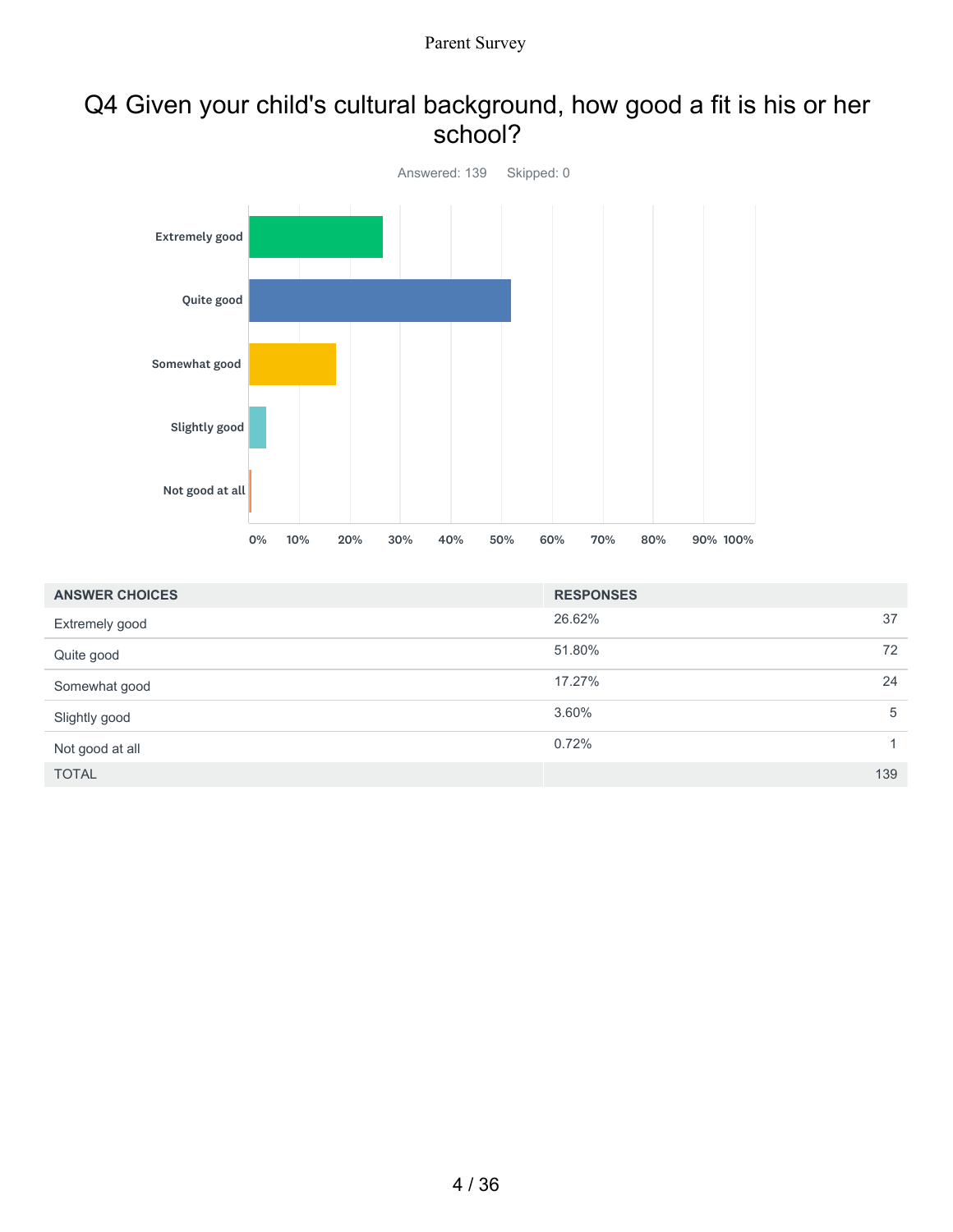#### Q5 How well do the activities offered at your child's school match his or her interests?



| <b>ANSWER CHOICES</b> | <b>RESPONSES</b> |     |
|-----------------------|------------------|-----|
| Extremely well        | 17.27%           | 24  |
| Quite well            | 47.48%           | 66  |
| Slightly well         | 19.42%           | 27  |
| Somewhat well         | 11.51%           | 16  |
| Not well at all       | 4.32%            | 6   |
| <b>TOTAL</b>          |                  | 139 |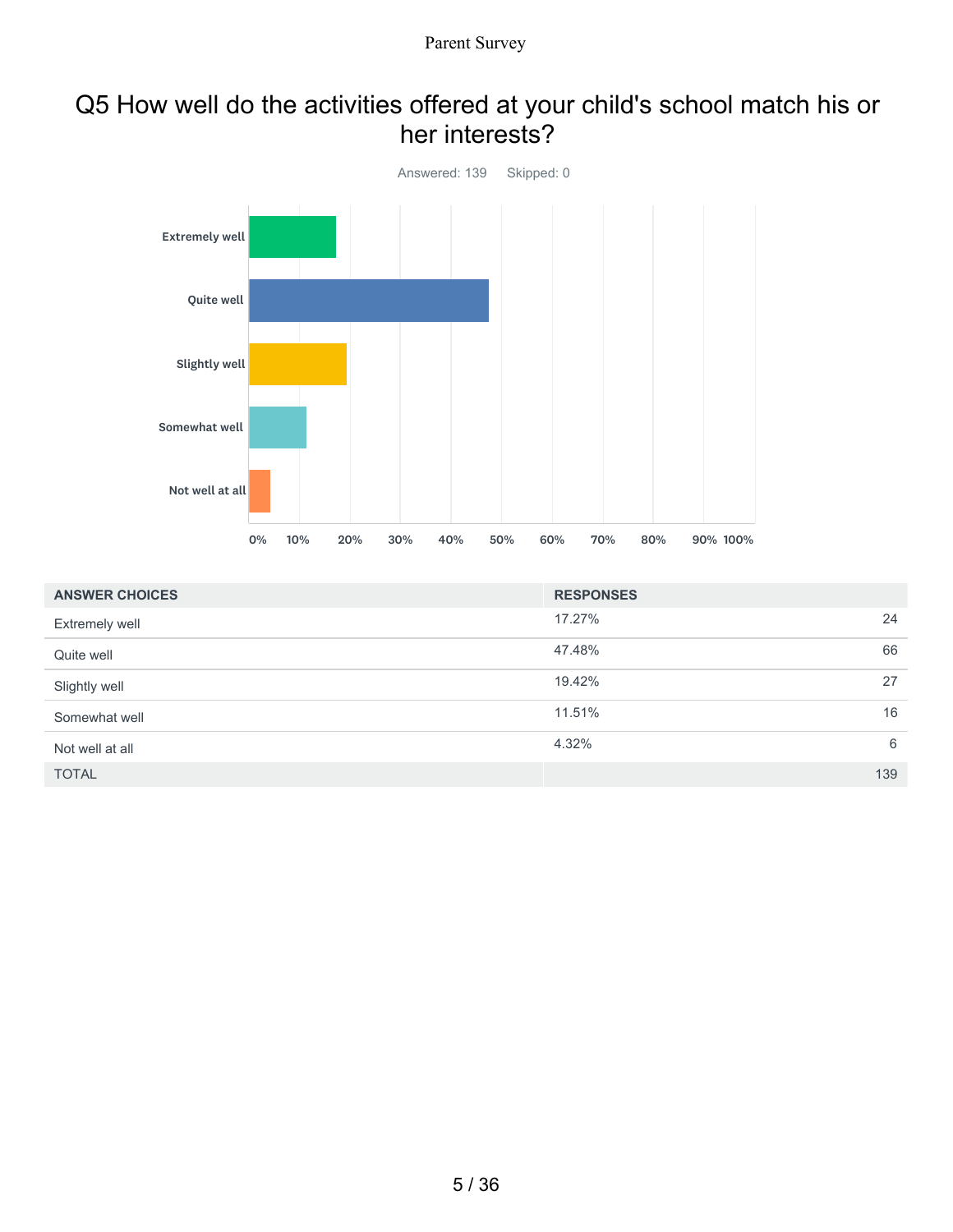

# Q6 To what extent do you think that your children enjoy going to school?

| <b>ANSWER CHOICES</b> | <b>RESPONSES</b> |     |
|-----------------------|------------------|-----|
| Not at all            | 7.19%            | 10  |
| A little bit          | 19.42%           | 27  |
| Somewhat              | 23.02%           | 32  |
| Quite a bit           | 40.29%           | 56  |
| A tremendous amount   | 10.07%           | 14  |
| <b>TOTAL</b>          |                  | 139 |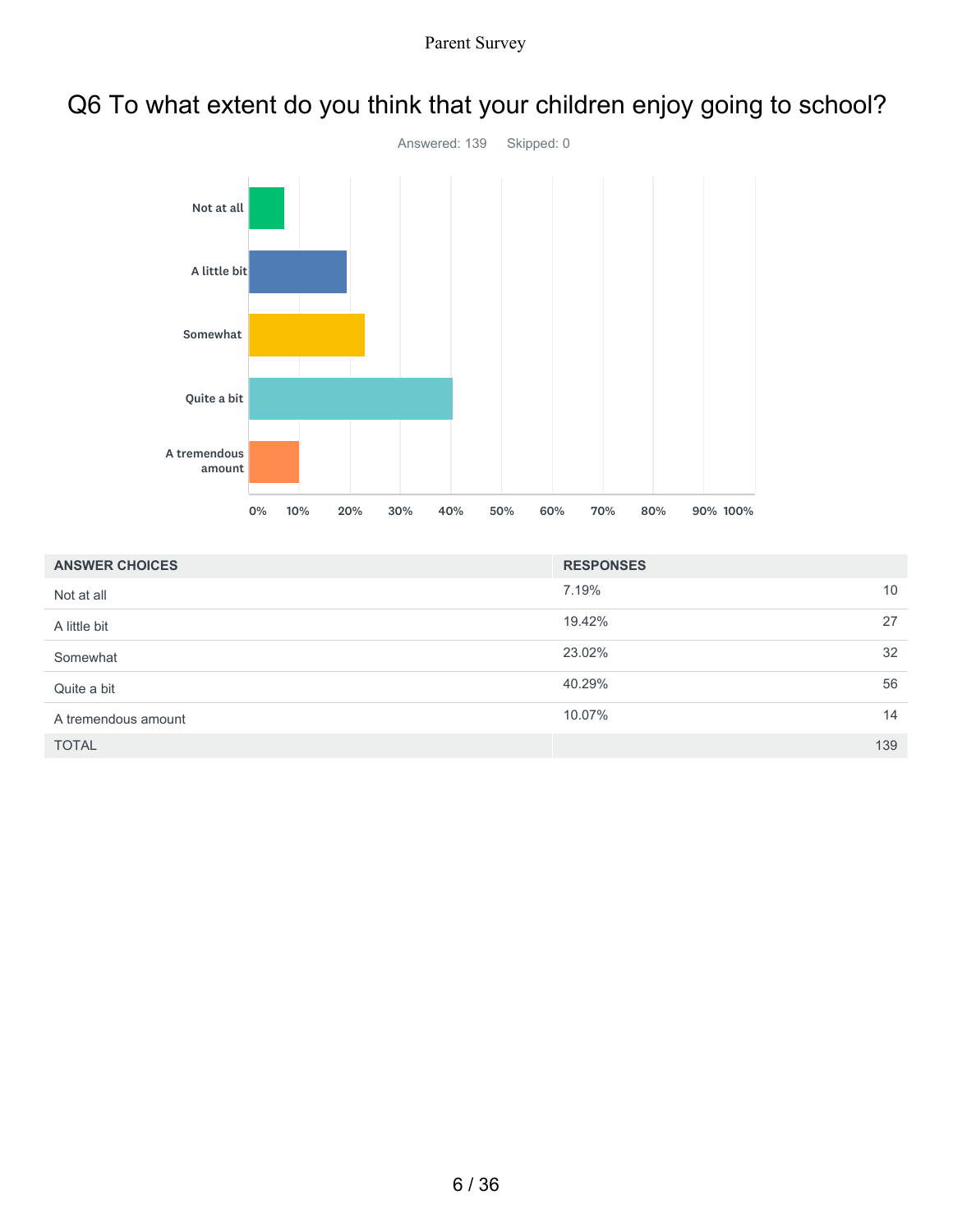



|  |  |  |  | Q7 Does your child have excitement about learning? |  |  |
|--|--|--|--|----------------------------------------------------|--|--|
|--|--|--|--|----------------------------------------------------|--|--|

| <b>ANSWER CHOICES</b> | <b>RESPONSES</b> |               |
|-----------------------|------------------|---------------|
| Extremely             | 20.14%           | 28            |
| Quite a bit           | 44.60%           | 62            |
| Somewhat              | 22.30%           | 31            |
| Slightly              | 11.51%           | 16            |
| Not at all            | 1.44%            | $\mathcal{P}$ |
| <b>TOTAL</b>          |                  | 139           |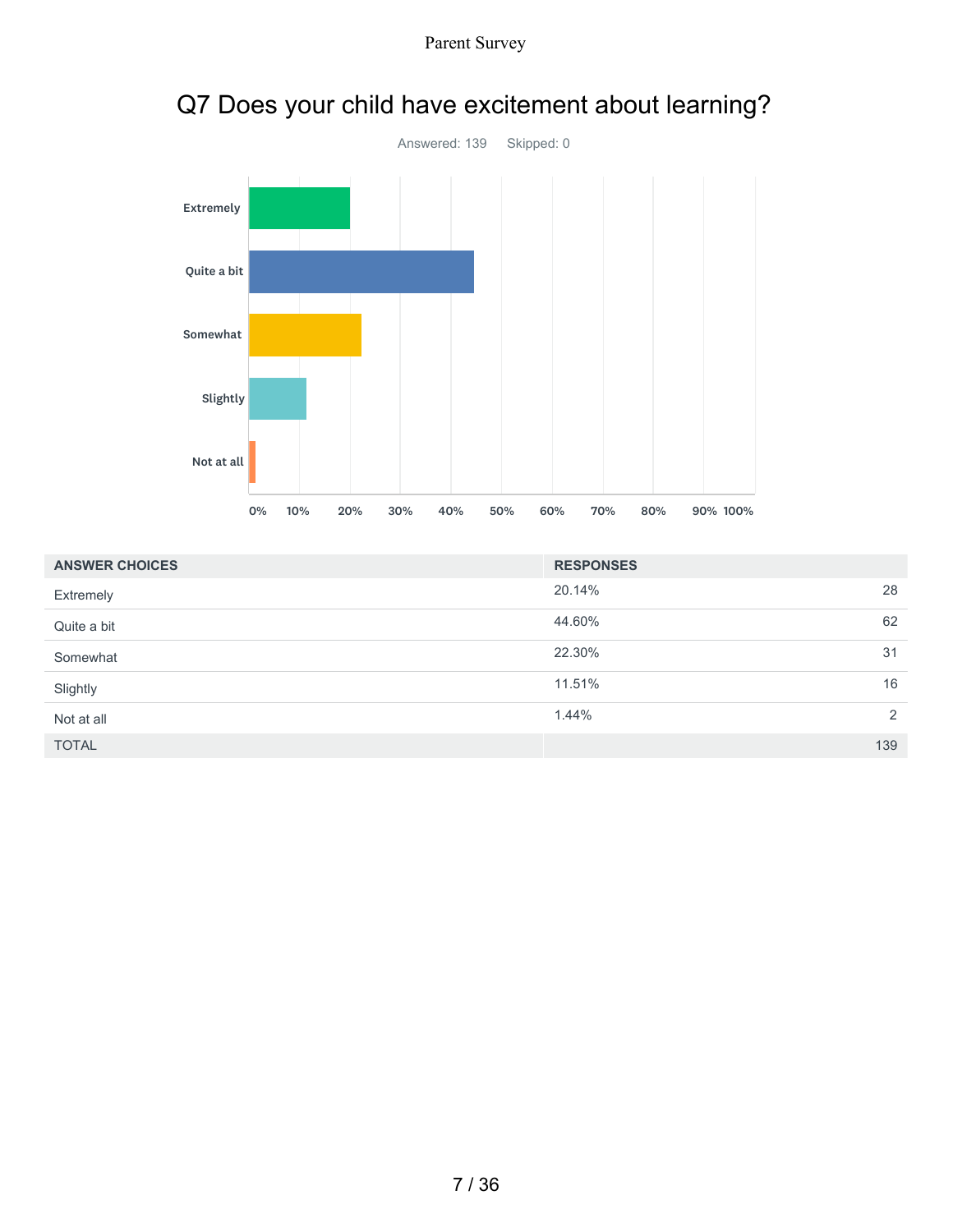#### Q8 Overall, how much respect do you think the children at your child's school have for the staff?



| <b>ANSWER CHOICES</b>          | <b>RESPONSES</b> |     |
|--------------------------------|------------------|-----|
| A tremendous amount of respect | 18.71%           | 26  |
| Quite a bit of respect         | 45.32%           | 63  |
| Some respect                   | 20.86%           | 29  |
| A little bit of respect        | 10.79%           | 15  |
| Almost no respect              | 4.32%            | 6   |
| <b>TOTAL</b>                   |                  | 139 |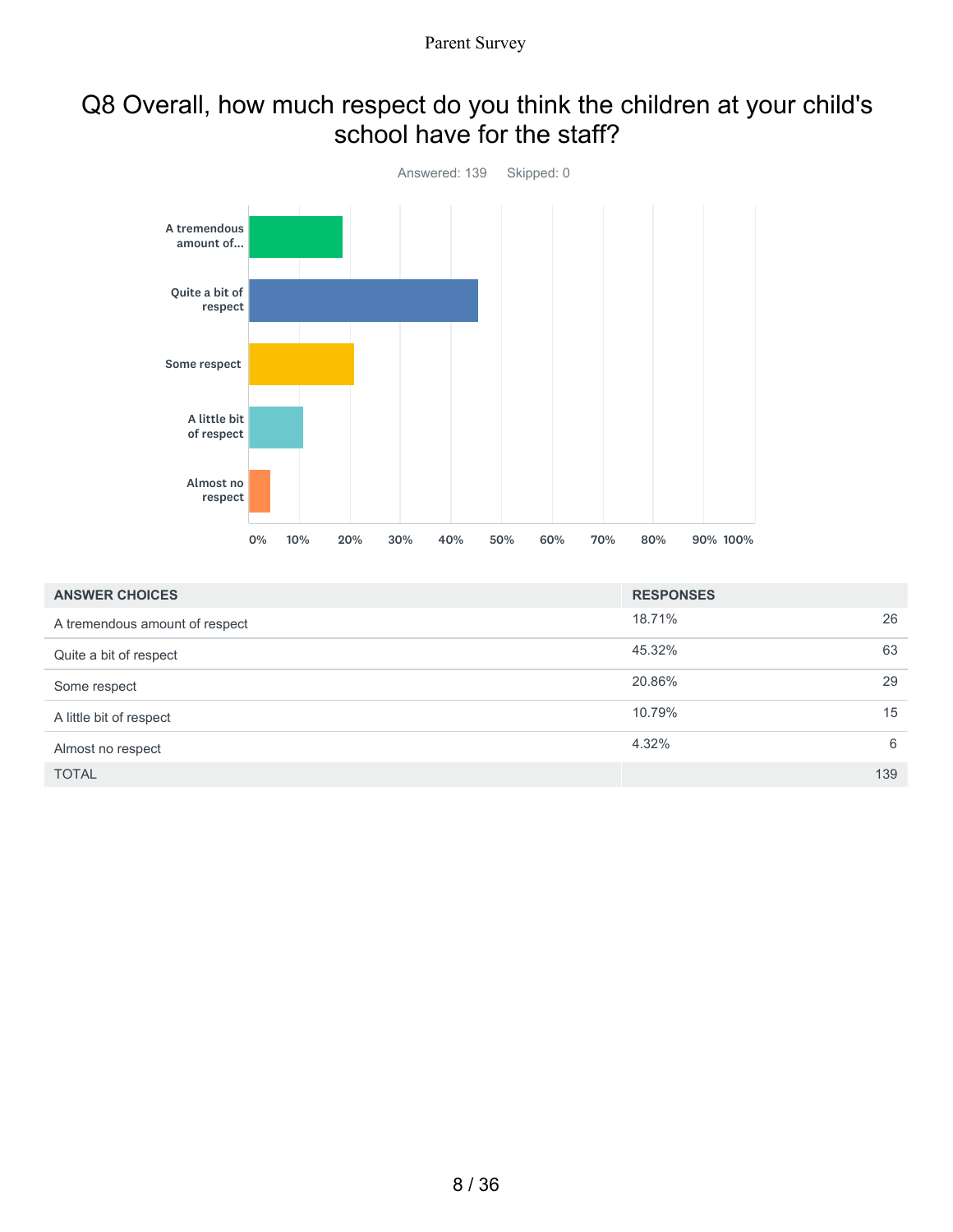#### Q9 Overall, how much respect do you think the teachers at your child's school have for the children?



| <b>ANSWER CHOICES</b>          | <b>RESPONSES</b> |                |
|--------------------------------|------------------|----------------|
| A tremendous amount of respect | 26.62%           | 37             |
| Quite a bit of respect         | 42.45%           | 59             |
| Some respect                   | 20.14%           | 28             |
| A little bit of respect        | 5.04%            | $\overline{7}$ |
| Almost no respect              | 5.76%            | 8              |
| <b>TOTAL</b>                   |                  | 139            |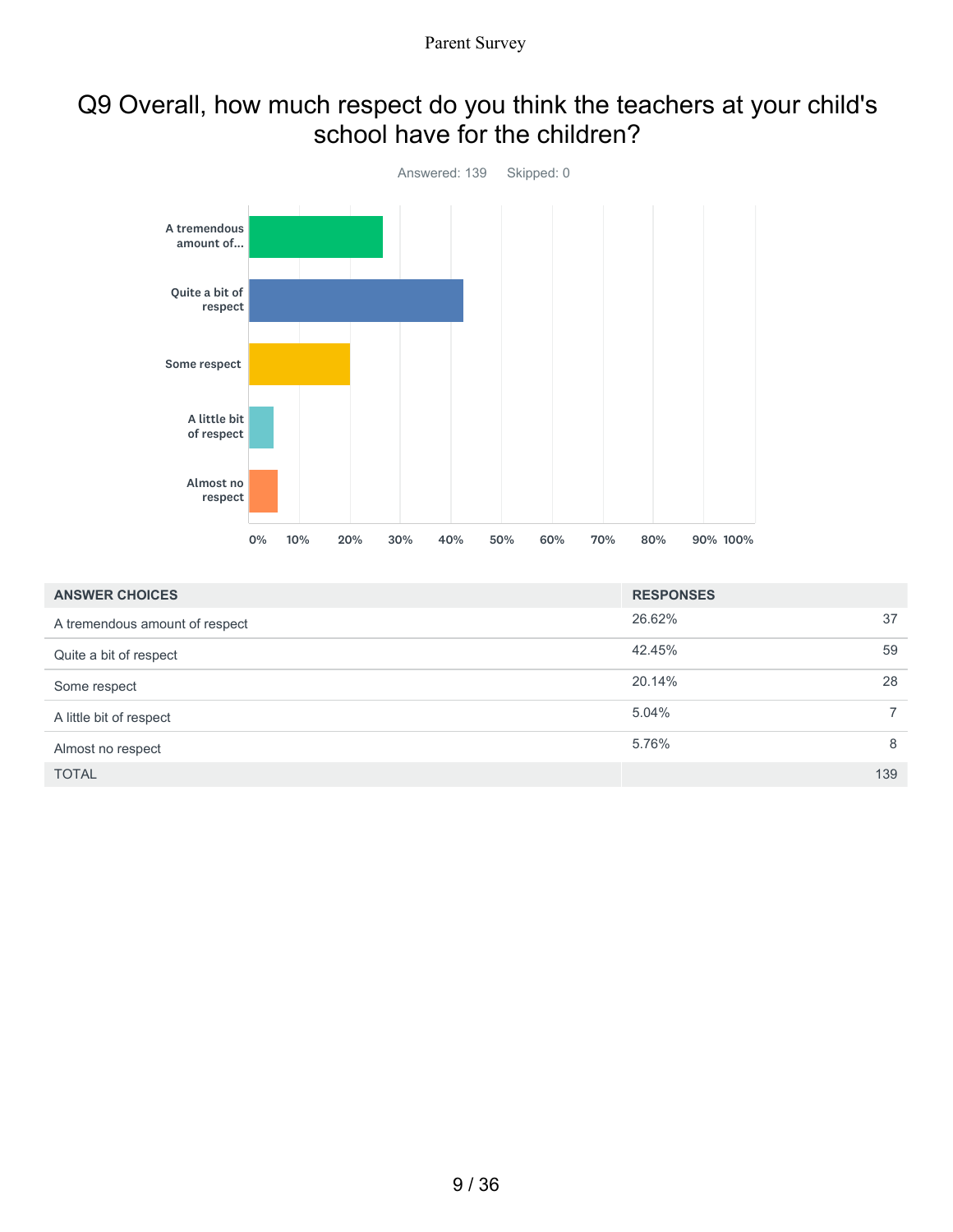# Q10 If a student is bullied at school, how difficult is it for him/her to get help from an adult?



| <b>ANSWER CHOICES</b>      | <b>RESPONSES</b> |     |
|----------------------------|------------------|-----|
| Not at all difficult       | 32.37%           | 45  |
| Slightly difficult         | 25.18%           | 35  |
| Somewhat difficult         | 24.46%           | 34  |
| Quite difficult            | 7.19%            | 10  |
| <b>Extremely difficult</b> | 10.79%           | 15  |
| <b>TOTAL</b>               |                  | 139 |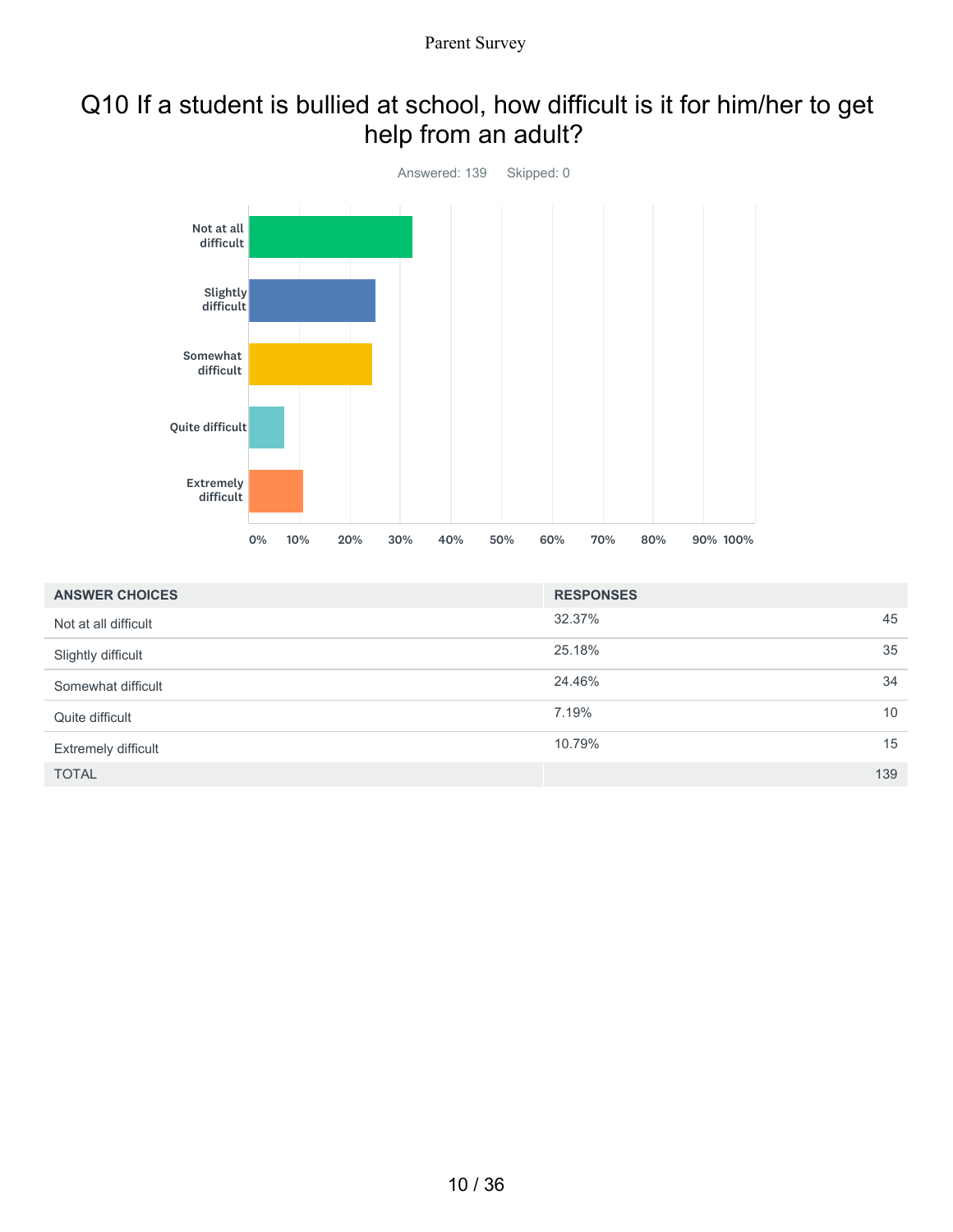### Q11 If question #10 applies and the situation was reported do you feel it was dealt with by the staff?



| <b>ANSWER CHOICES</b>       | <b>RESPONSES</b> |     |
|-----------------------------|------------------|-----|
| <b>Effectively resolved</b> | 10.07%           | 14  |
| Pretty-well resolved        | 12.23%           | 17  |
| Somewhat resolved           | 19.42%           | 27  |
| Slightly resolved           | 17.27%           | 24  |
| Not applicable              | 41.01%           | 57  |
| <b>TOTAL</b>                |                  | 139 |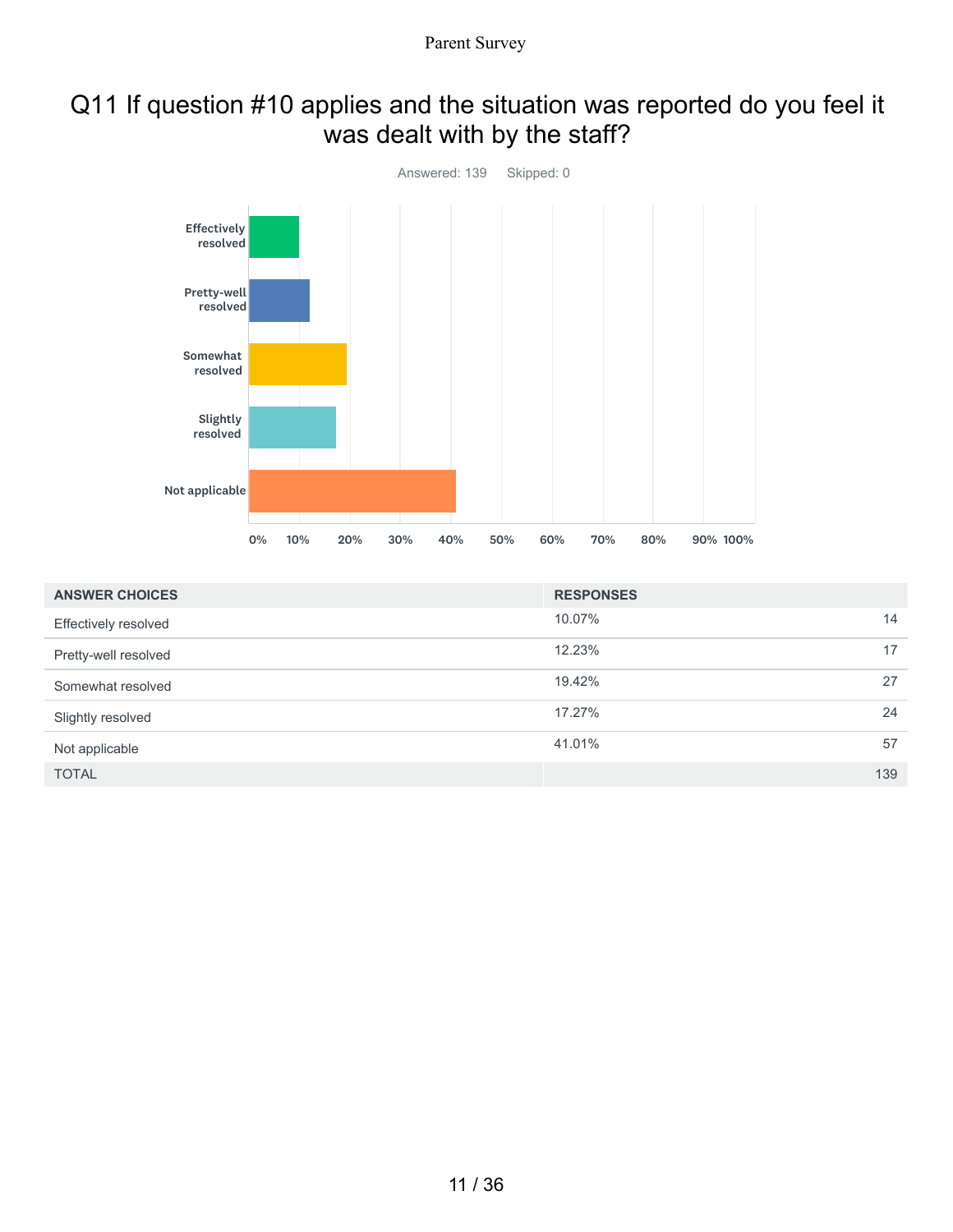

| <b>ANSWER CHOICES</b> | <b>RESPONSES</b> |    |
|-----------------------|------------------|----|
| Extremely safe        | 24.46%<br>34     |    |
| Quite safe            | 50.36%           | 70 |
| Somewhat safe         | 17.27%<br>24     |    |
| Slightly safe         | 5.76%            | 8  |
| Not safe at all       | 2.16%            | 3  |
| <b>TOTAL</b>          | 139              |    |

## Q12 Overall, how safe does your child feel at school?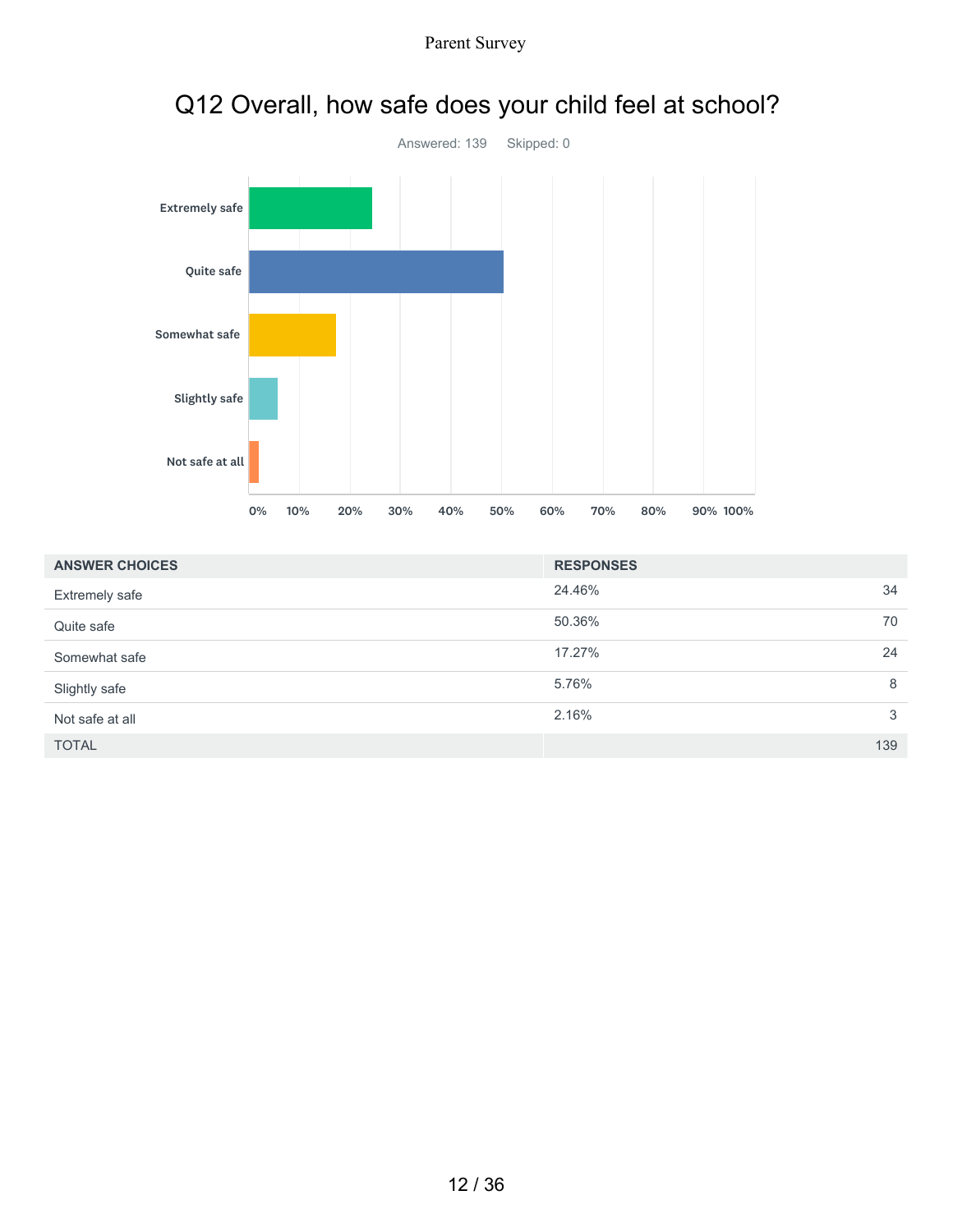#### Q13 How often do you meet in person with teachers at your child's school?



| <b>ANSWER CHOICES</b>  | <b>RESPONSES</b> |     |
|------------------------|------------------|-----|
| Weekly or more         | 7.19%            | 10  |
| Monthly                | 11.51%           | 16  |
| Every few months       | 35.97%           | 50  |
| Once or twice per year | 37.41%           | 52  |
| Almost never           | 7.91%            | 11  |
| <b>TOTAL</b>           |                  | 139 |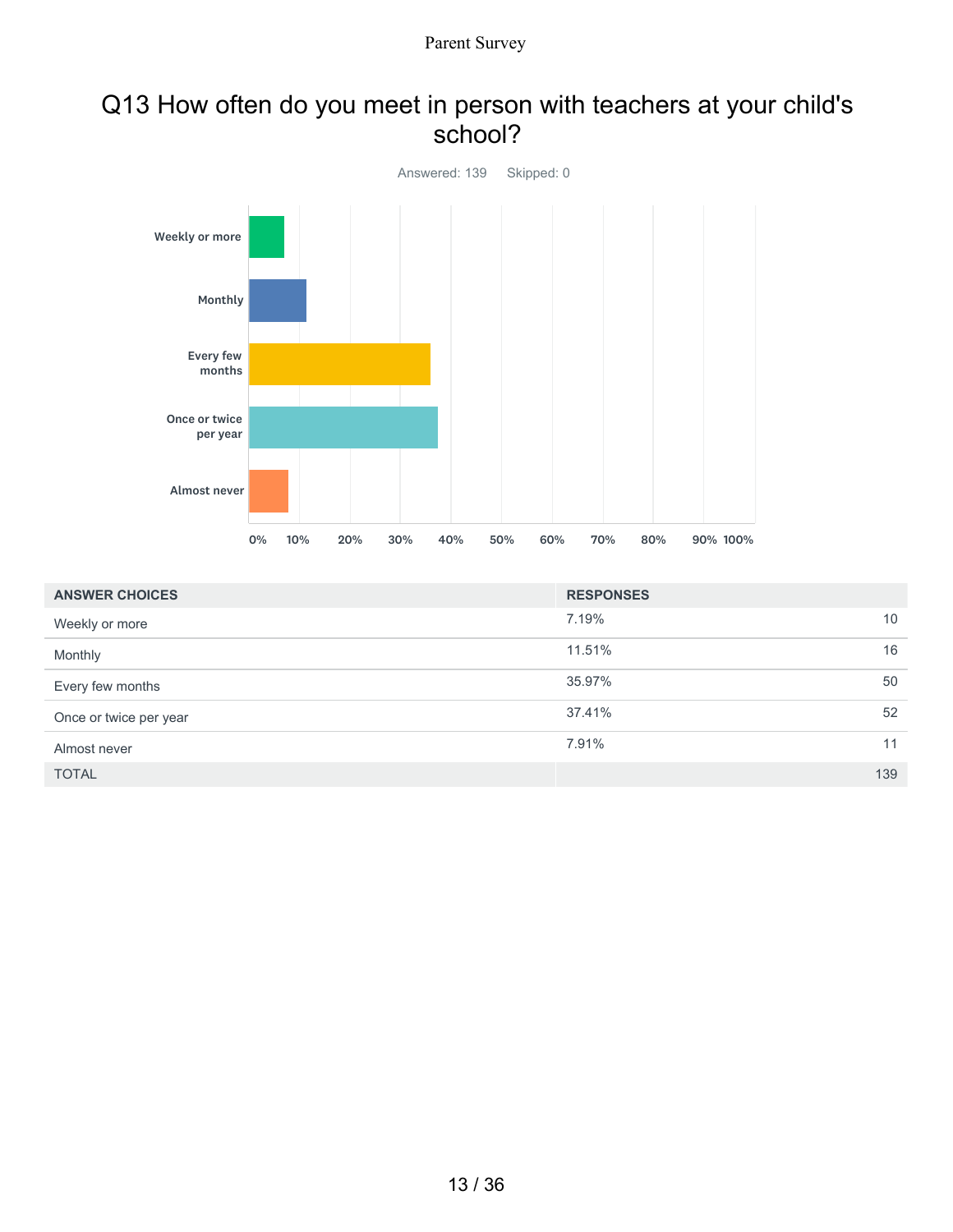#### Q14 In the past year, how often have you helped-out at your child's school?



| <b>ANSWER CHOICES</b>  | <b>RESPONSES</b> |   |
|------------------------|------------------|---|
| Weekly or more         | 8.63%<br>12      |   |
| Monthly                | 6.47%            | 9 |
| Every few months       | 21<br>15.11%     |   |
| Once or twice per year | 50<br>35.97%     |   |
| Almost never           | 47<br>33.81%     |   |
| <b>TOTAL</b>           | 139              |   |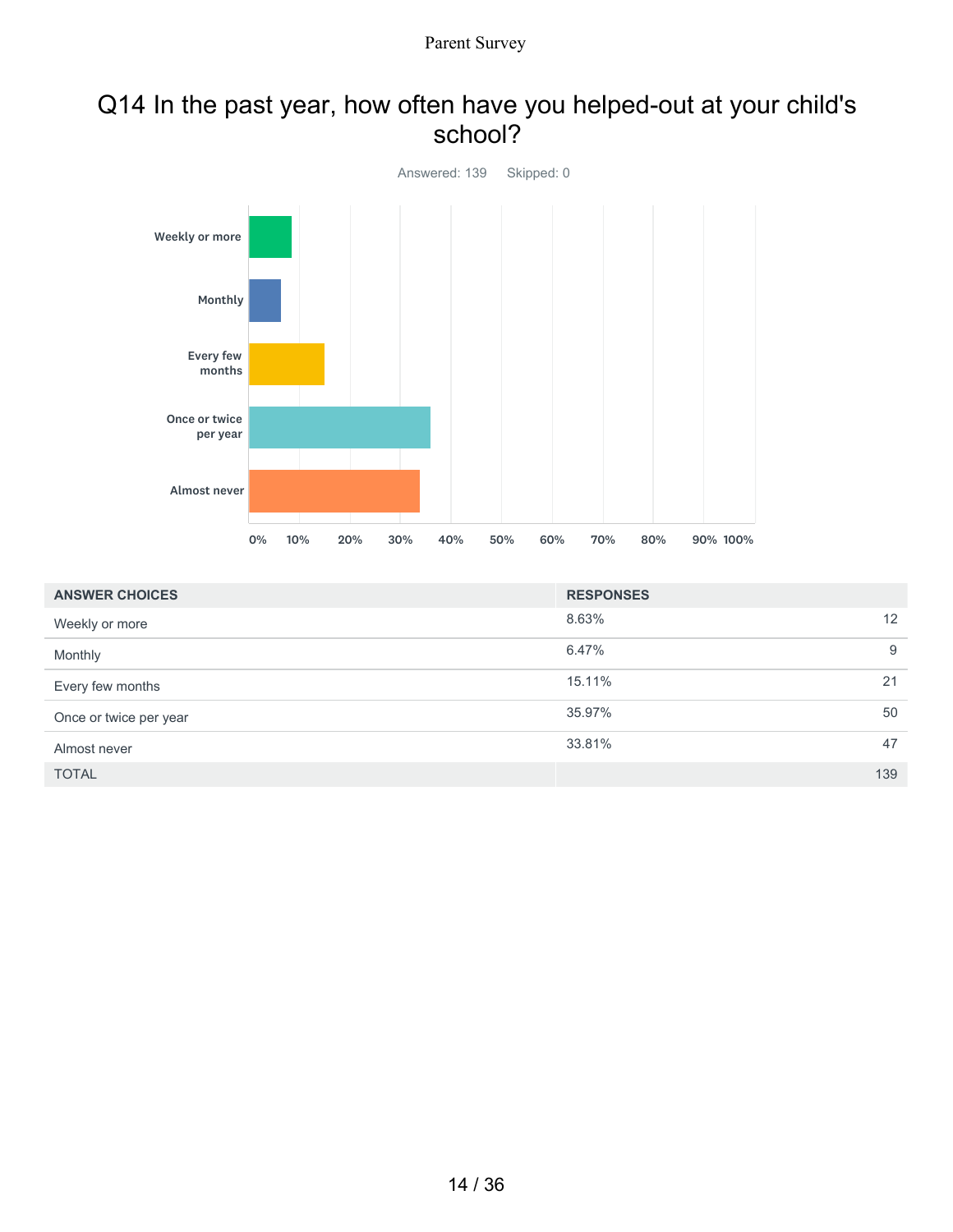#### Q15 How much of a sense of belonging do you feel at your child's school?



| <b>ANSWER CHOICES</b>     | <b>RESPONSES</b> |     |
|---------------------------|------------------|-----|
| Tremendous belonging      | 10.07%           | 14  |
| Quite a bit of belonging  | 33.09%           | 46  |
| Some belonging            | 29.50%           | 41  |
| A little bit of belonging | 18.71%           | 26  |
| No belonging at all       | 8.63%            | 12  |
| <b>TOTAL</b>              |                  | 139 |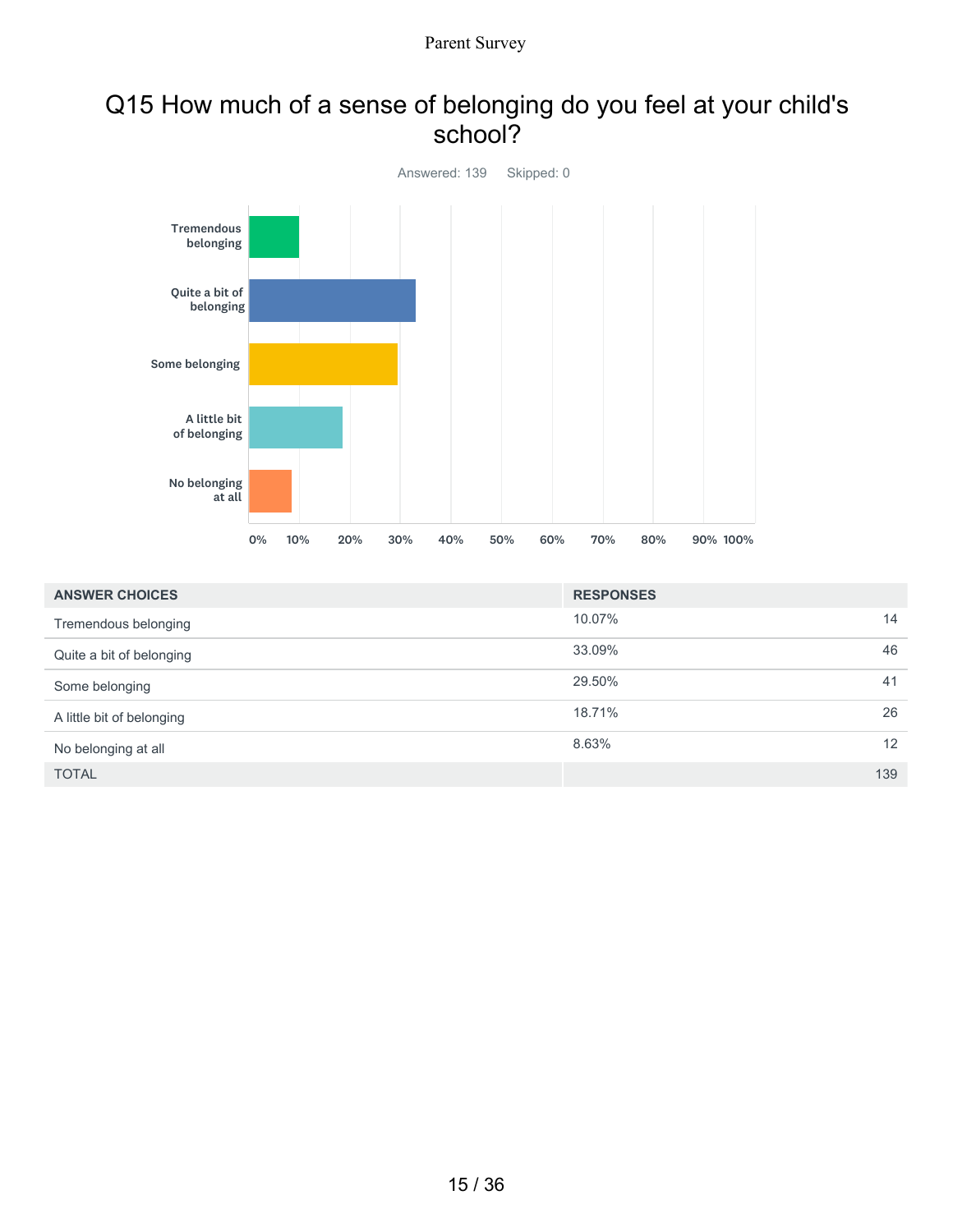#### Q16 Do childcare needs prevent you from becoming involved with your child's school?



| <b>ANSWER CHOICES</b> | <b>RESPONSES</b> |                |
|-----------------------|------------------|----------------|
| Not at all            | 82.01%           | 114            |
| A little bit          | 3.60%            | 5              |
| Somewhat              | 7.91%            | 11             |
| Quite a bit           | 3.60%            | 5              |
| A tremendous amount   | 2.88%            | $\overline{4}$ |
| <b>TOTAL</b>          |                  | 139            |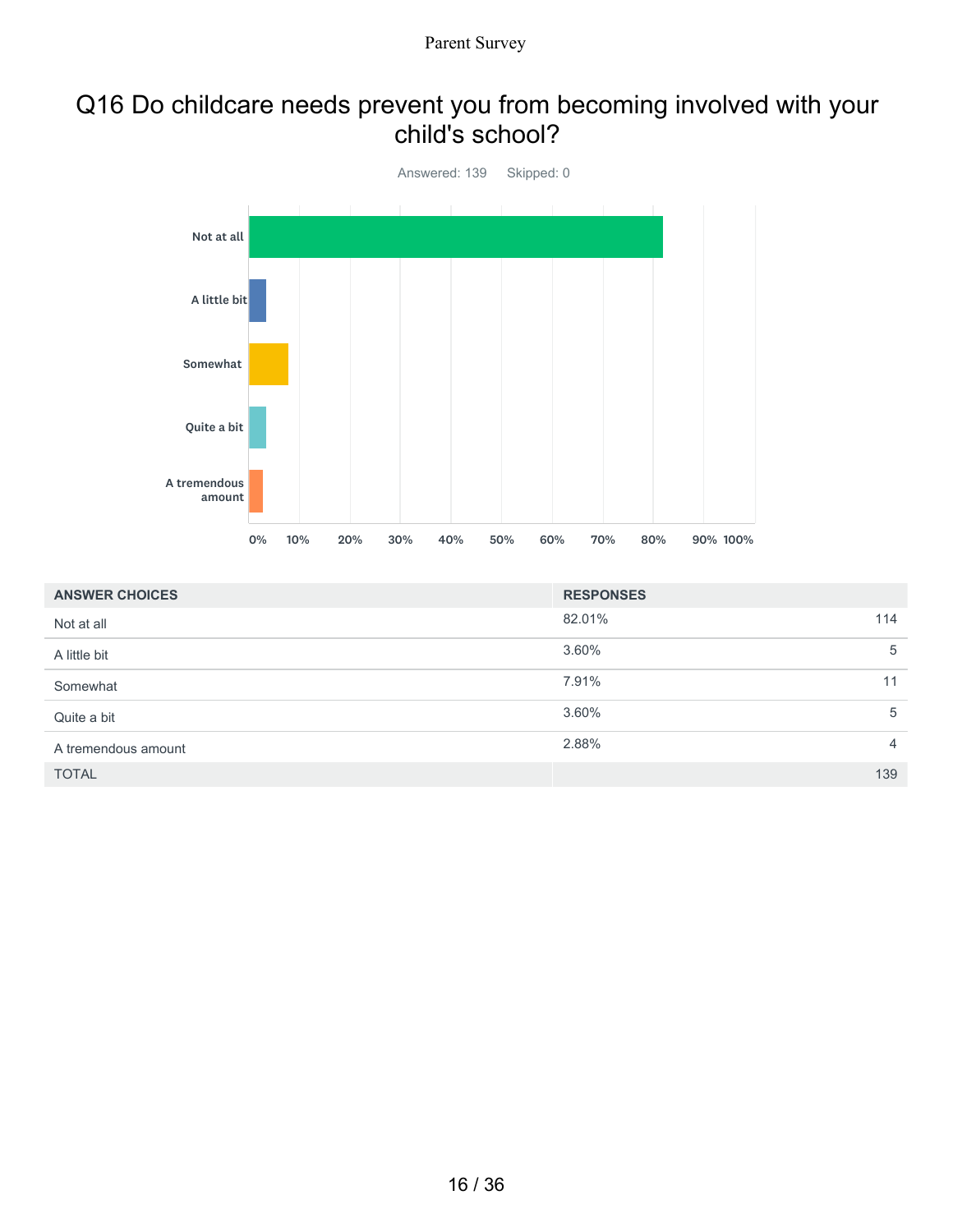## Q17 Does your transportation situation prevent you from becoming involved with your child's school?



| <b>ANSWER CHOICES</b> | <b>RESPONSES</b> |                |
|-----------------------|------------------|----------------|
| Not at all            | 93.53%           | 130            |
| A little bit          | 3.60%            | 5              |
| Somewhat              | 1.44%            | 2              |
| Quite a bit           | 1.44%            | 2              |
| A tremendous amount   | $0.00\%$         | $\overline{0}$ |
| <b>TOTAL</b>          |                  | 139            |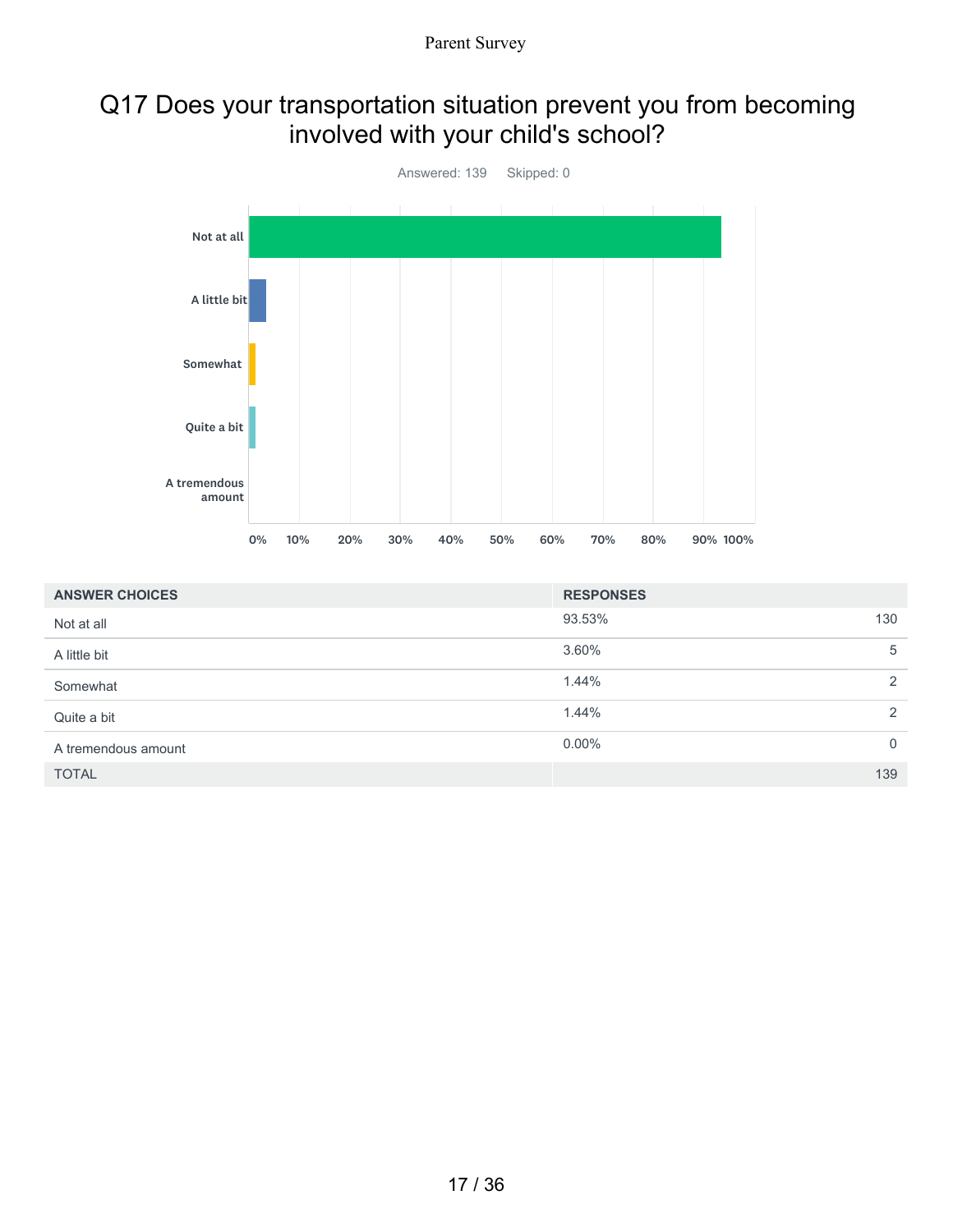# Q18 How much does your schedule prevent you from becoming involved with your child's school?



| <b>ANSWER CHOICES</b> | <b>RESPONSES</b> |
|-----------------------|------------------|
| Not at all            | 16<br>11.51%     |
| A little bit          | 19<br>13.67%     |
| Somewhat              | 19<br>13.67%     |
| Quite a bit           | 37<br>26.62%     |
| A tremendous amount   | 48<br>34.53%     |
| <b>TOTAL</b>          | 139              |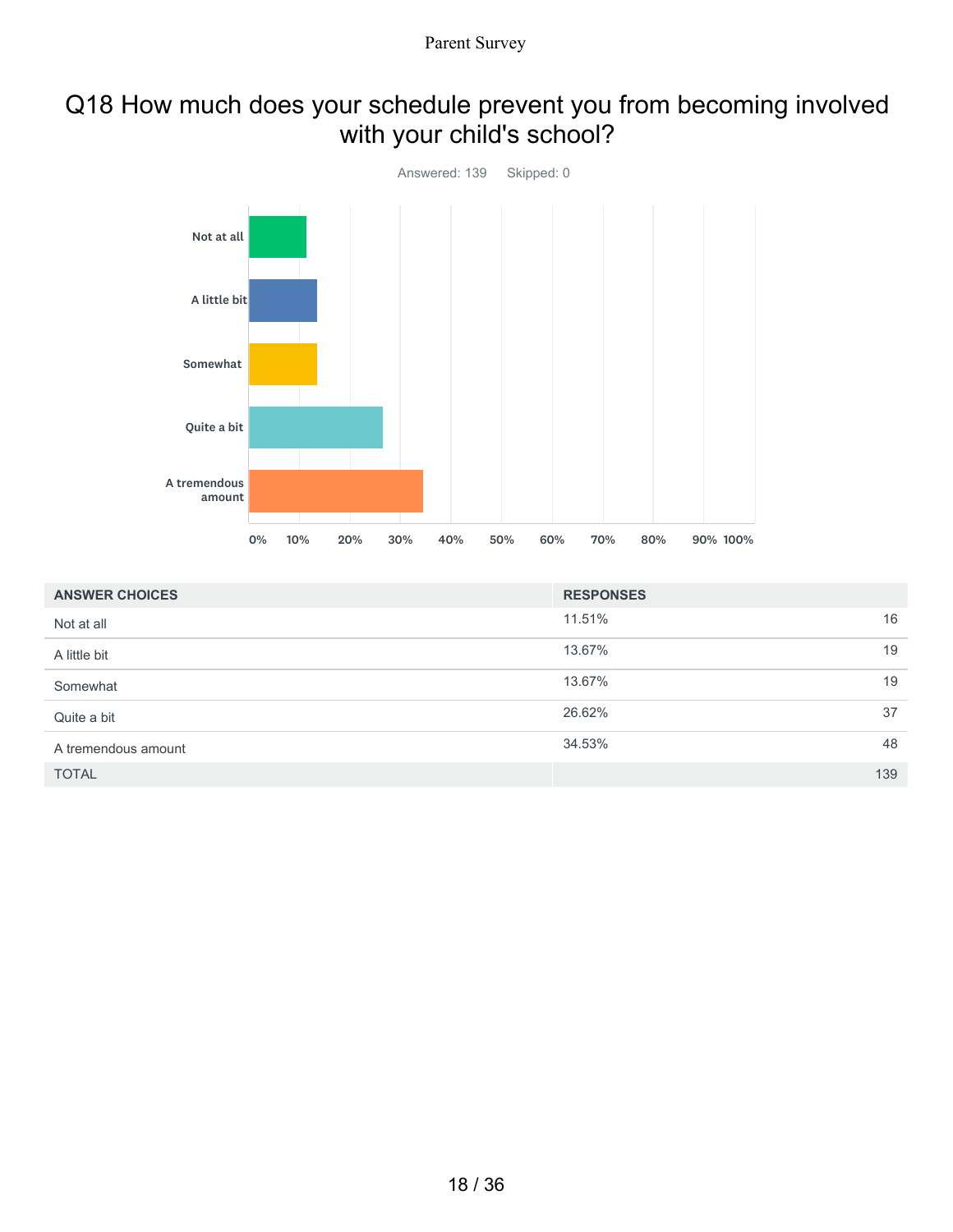

## Q19 How welcomed do you feel when you enter your child's building?

| <b>ANSWER CHOICES</b>    | <b>RESPONSES</b> |     |
|--------------------------|------------------|-----|
| A tremendous belonging   | 17.27%           | 24  |
| Quite a bit of belonging | 34.53%           | 48  |
| Some belonging           | 28.06%           | 39  |
| A little bit of beloging | 14.39%           | 20  |
| No belonging at all      | 5.76%            | 8   |
| <b>TOTAL</b>             |                  | 139 |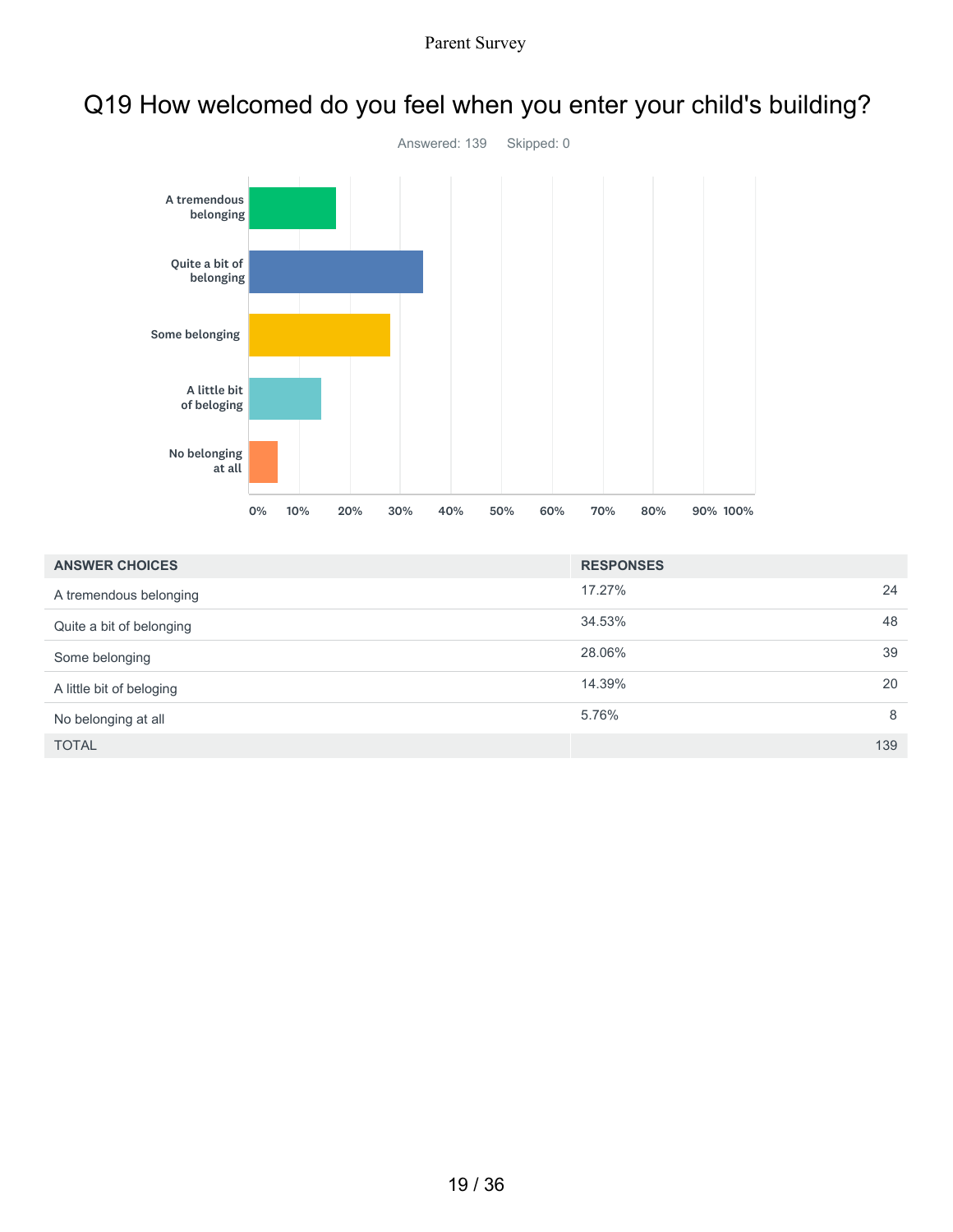## Q20 Do you feel unsure about how to communicate with the school, and if so, does it prevent you from becoming involved with your child's school?



| <b>ANSWER CHOICES</b> | <b>RESPONSES</b> |                |
|-----------------------|------------------|----------------|
| Not at all            | 68.35%           | 95             |
| A little bit          | 12.95%           | 18             |
| Somewhat              | 10.79%           | 15             |
| Quite a bit           | 5.04%            | $\overline{7}$ |
| A tremendous amount   | 2.88%            | $\overline{4}$ |
| <b>TOTAL</b>          |                  | 139            |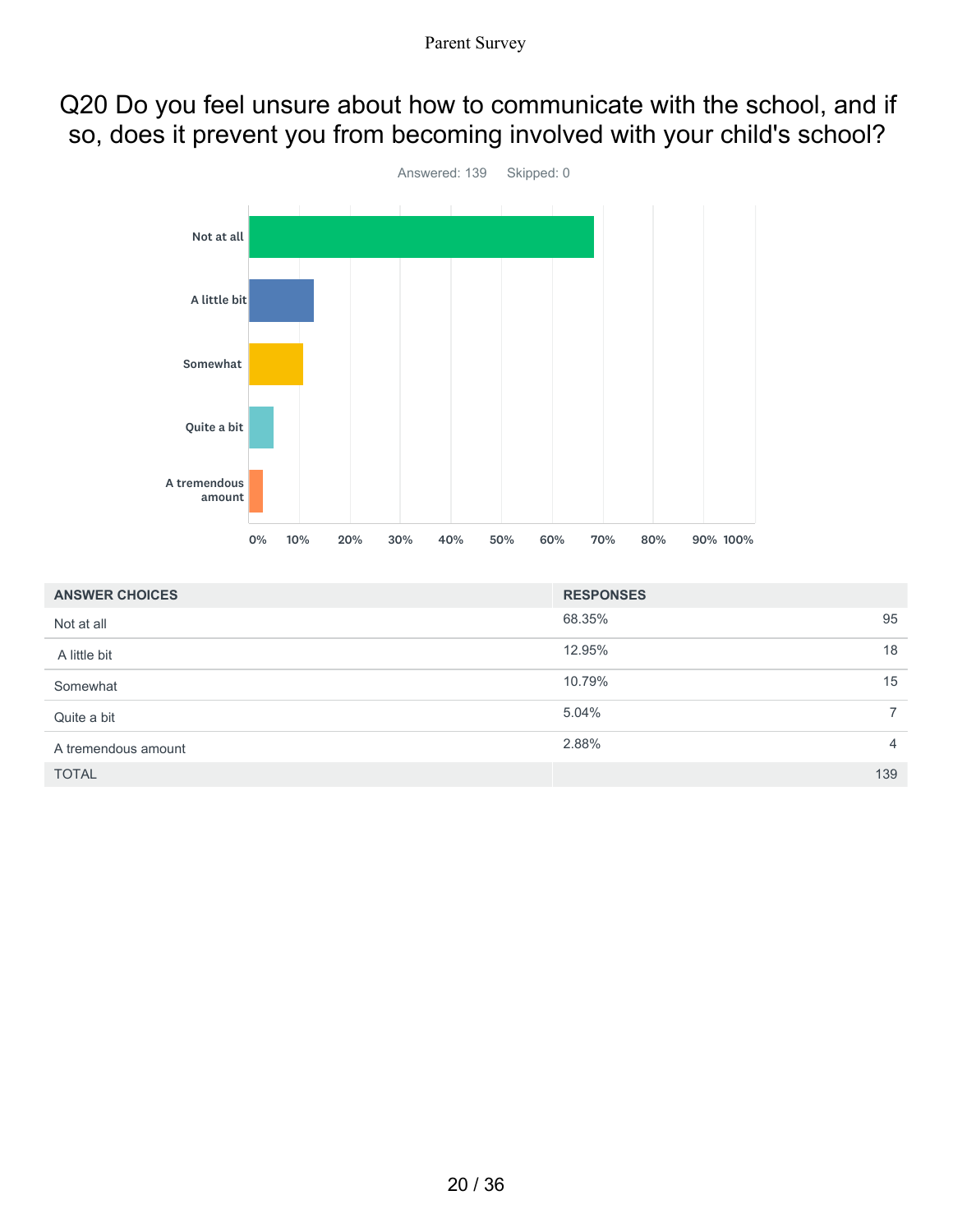## Q21 Do you feel the school shares information about opportunities for you to become involved with your child's school?



| <b>ANSWER CHOICES</b> | <b>RESPONSES</b> |     |
|-----------------------|------------------|-----|
| A tremendous amount   | 12.95%           | 18  |
| Quite a bit           | 37.41%           | 52  |
| Somewhat              | 23.74%           | 33  |
| A little bit          | 14.39%           | 20  |
| Not at all            | 11.51%           | 16  |
| <b>TOTAL</b>          |                  | 139 |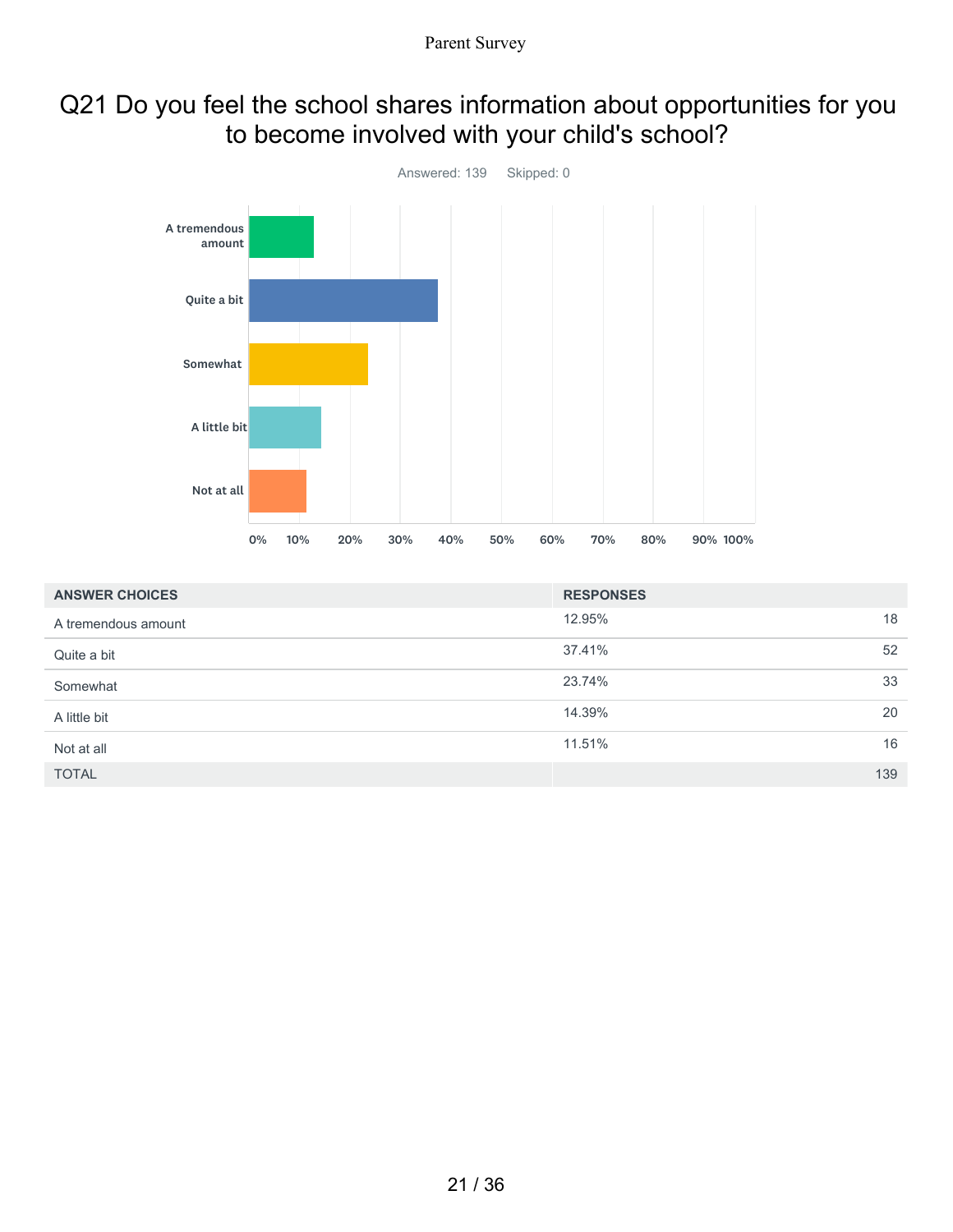### Q22 How much do memories of your school experience prevent you from becoming involved with your child's school?



| <b>ANSWER CHOICES</b> | <b>RESPONSES</b> |                |
|-----------------------|------------------|----------------|
| Not at all            | 87.77%           | 122            |
| A little bit          | 5.04%            | $\overline{7}$ |
| Somewhat              | 2.88%            | $\overline{4}$ |
| Quite a bit           | 2.16%            | 3              |
| A tremendous amount   | 2.16%            | 3              |
| <b>TOTAL</b>          |                  | 139            |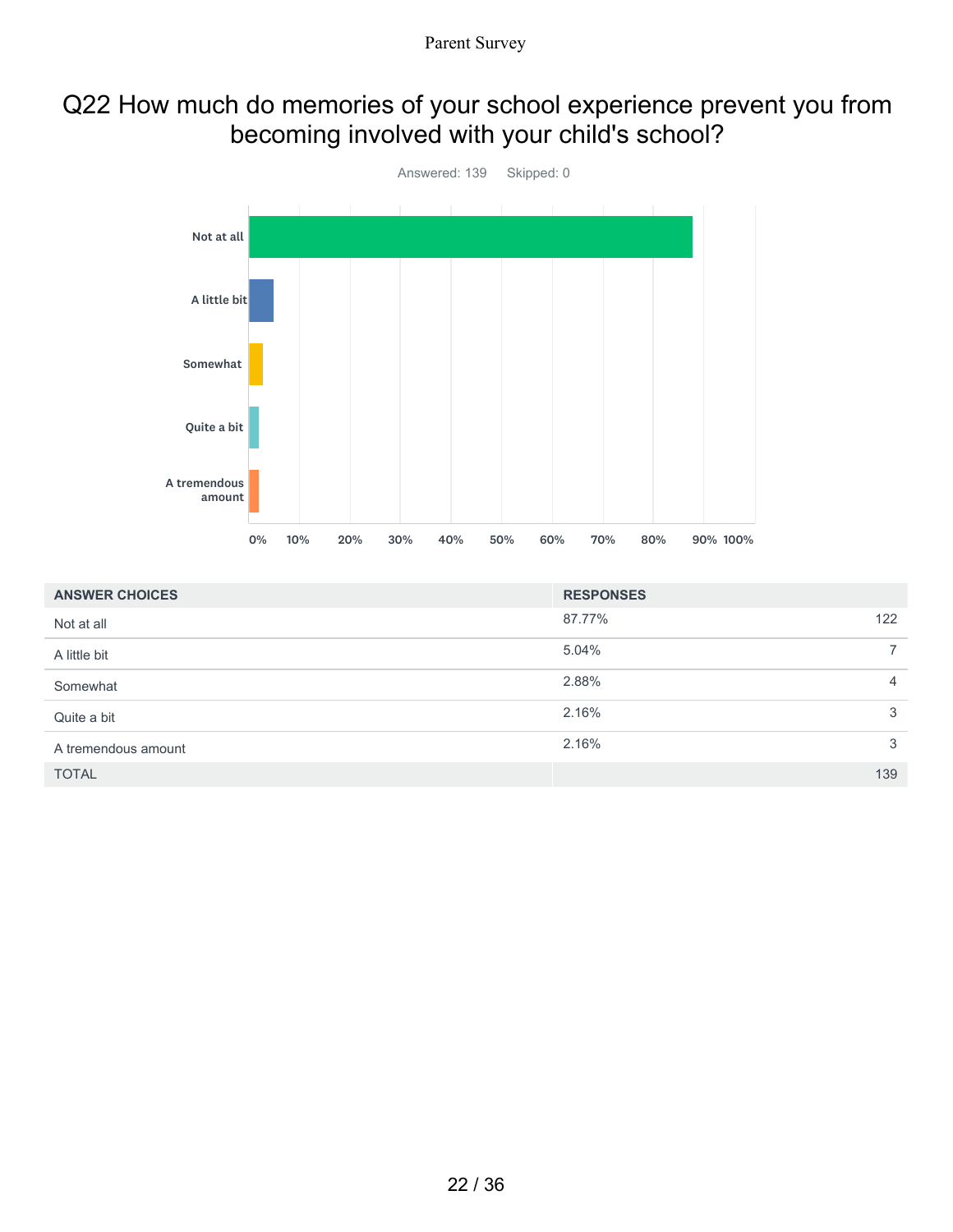### Q23 When you have raised a concern about school, has your child been treated differently by adults in school?



| <b>ANSWER CHOICES</b> | <b>RESPONSES</b> |                |
|-----------------------|------------------|----------------|
| Not at all            | 61.15%           | 85             |
| A little bit          | 17.27%           | 24             |
| Somewhat              | 12.23%           | 17             |
| Quite a bit           | 6.47%            | 9              |
| A tremendous amount   | 2.88%            | $\overline{4}$ |
| <b>TOTAL</b>          |                  | 139            |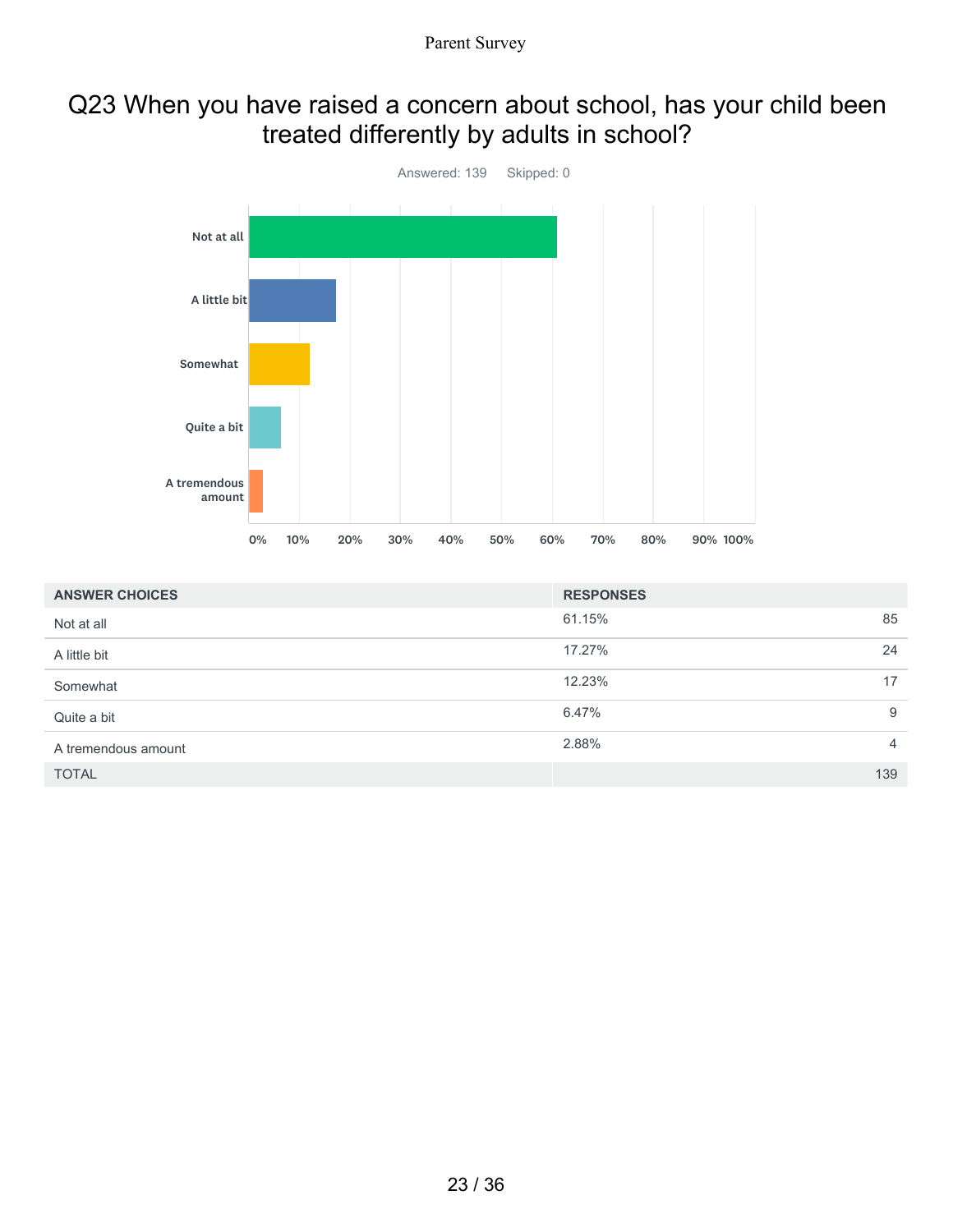### Q24 How well do administrators at your child's school create a school environment that helps children learn?



| <b>ANSWER CHOICES</b> | <b>RESPONSES</b> |     |
|-----------------------|------------------|-----|
| Extremely well        | 17.27%           | 24  |
| Quite well            | 46.76%           | 65  |
| Somewhat well         | 14.39%           | 20  |
| Slightly well         | 14.39%           | 20  |
| Not well at all       | 7.19%            | 10  |
| <b>TOTAL</b>          |                  | 139 |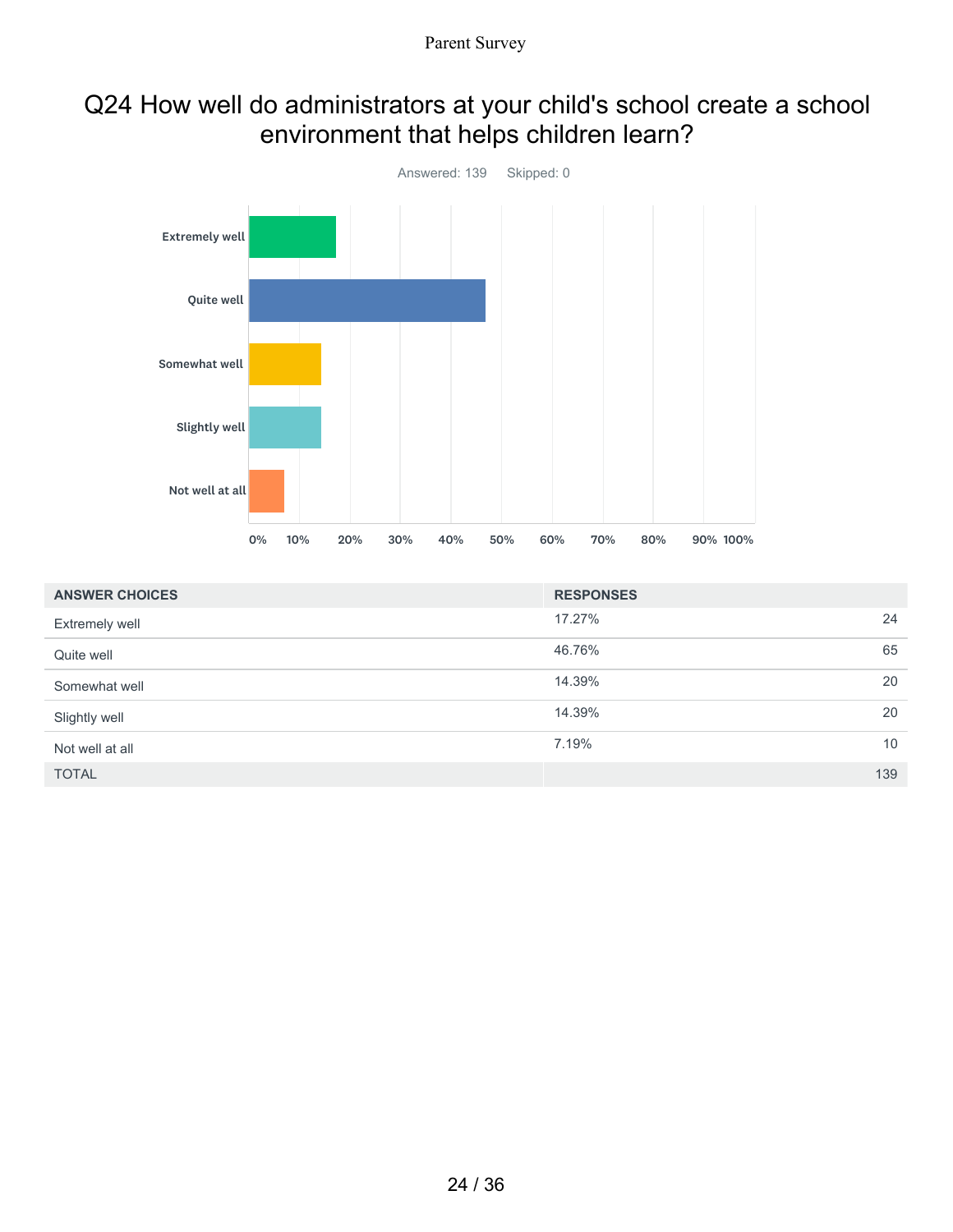

# Q25 Our school has high expectations for students in all classes.

| <b>ANSWER CHOICES</b> | <b>RESPONSES</b> |     |
|-----------------------|------------------|-----|
| Strongly agree        | 18.71%           | 26  |
| Agree                 | 40.29%           | 56  |
| Neutral               | 26.62%           | 37  |
| <b>Disagree</b>       | 8.63%            | 12  |
| Strongly disagree     | 5.76%            | 8   |
| <b>TOTAL</b>          |                  | 139 |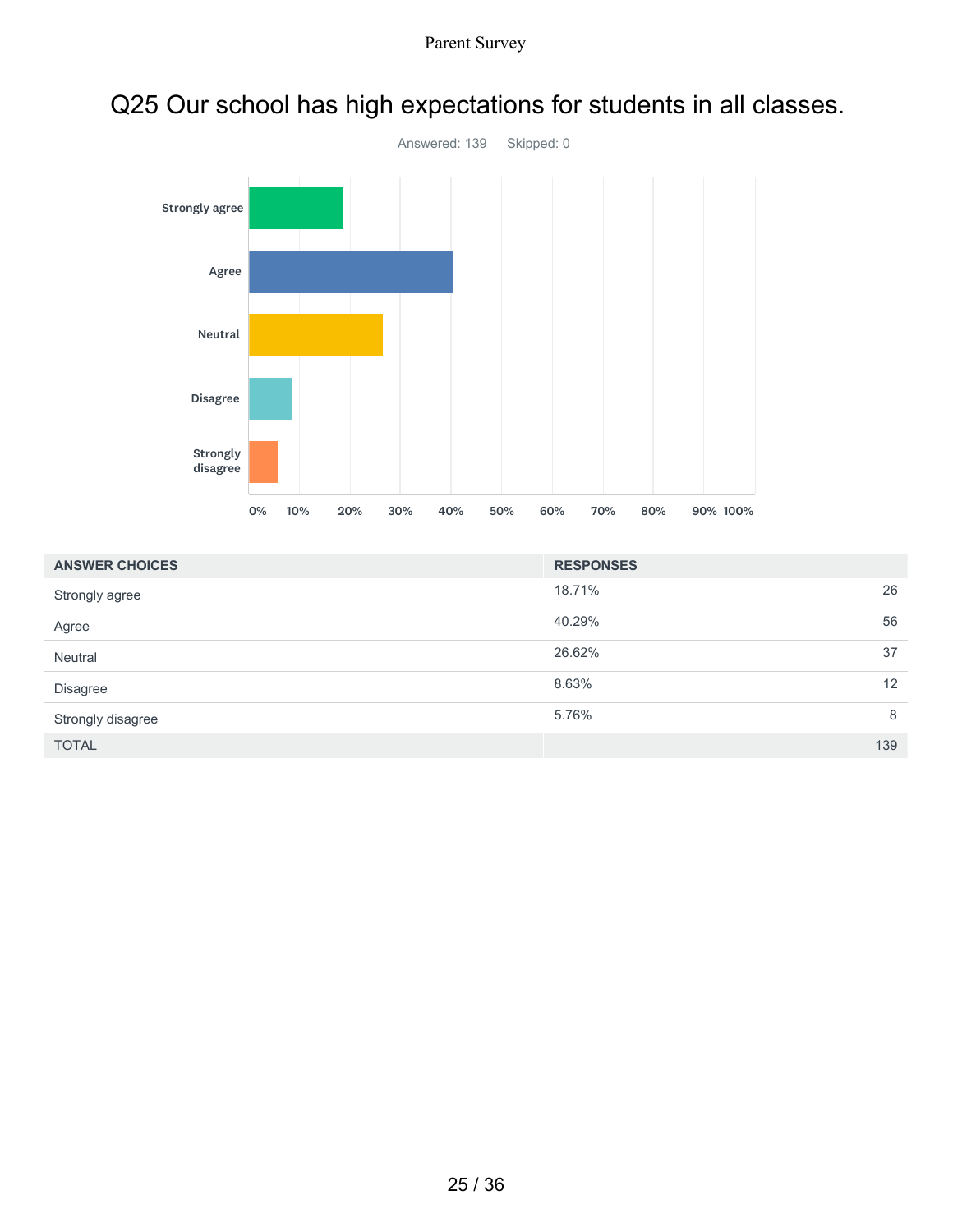

# Q26 My child's teachers give assignments that challenge my child.

| <b>ANSWER CHOICES</b> | <b>RESPONSES</b> |     |
|-----------------------|------------------|-----|
| Strongly agree        | 16.55%           | 23  |
| Agree                 | 46.76%           | 65  |
| Neutral               | 24.46%           | 34  |
| <b>Disagree</b>       | 10.79%           | 15  |
| Strongly disagree     | 1.44%            | 2   |
| <b>TOTAL</b>          |                  | 139 |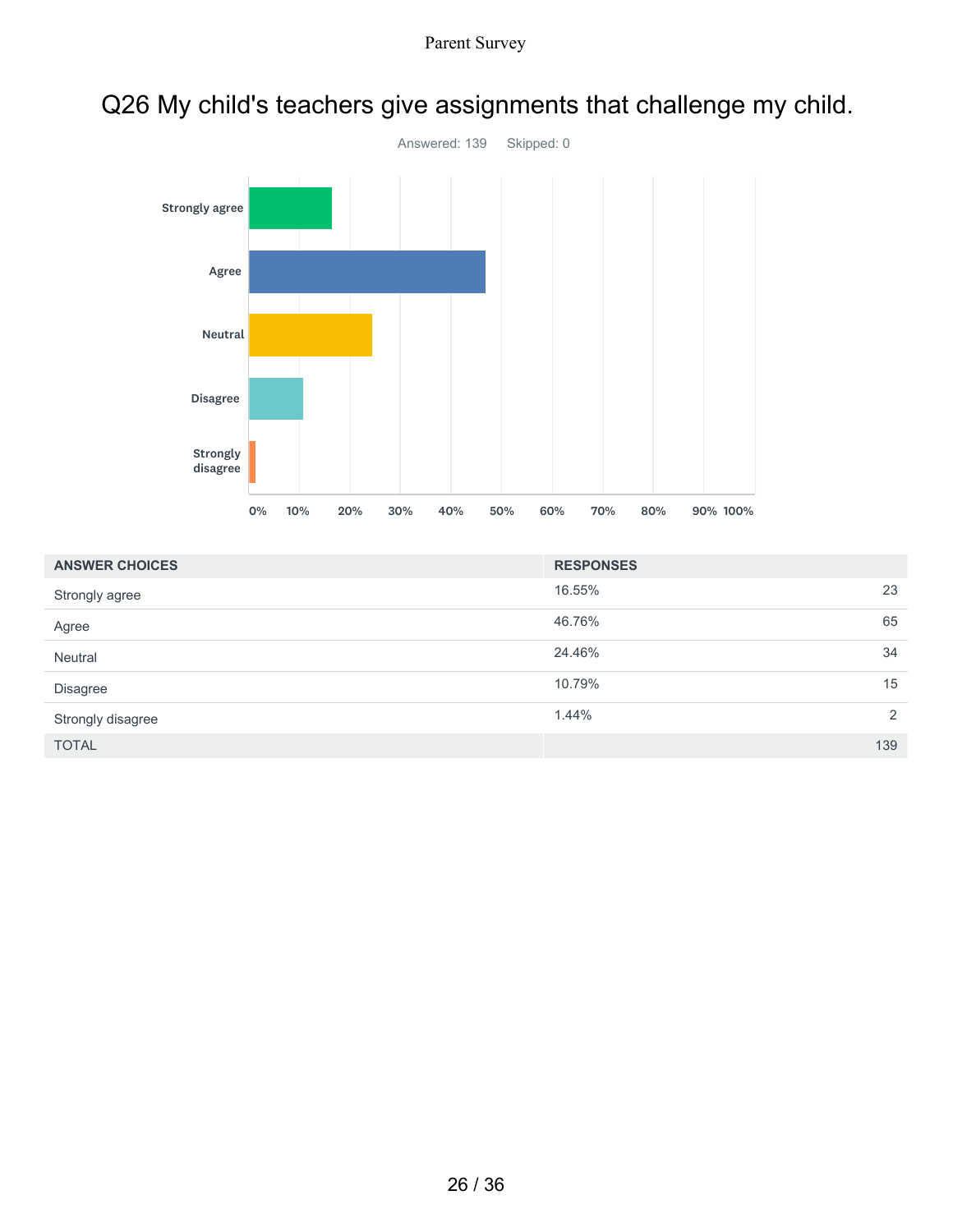# Q27 My child sees a relationship between what is being taught and his/her everyday life.



| <b>ANSWER CHOICES</b> | <b>RESPONSES</b> |     |
|-----------------------|------------------|-----|
| Strongly agree        | 11.51%           | 16  |
| Agree                 | 44.60%           | 62  |
| Neutral               | 29.50%           | 41  |
| <b>Disagree</b>       | 10.79%           | 15  |
| Strongly disagree     | 3.60%            | 5   |
| <b>TOTAL</b>          |                  | 139 |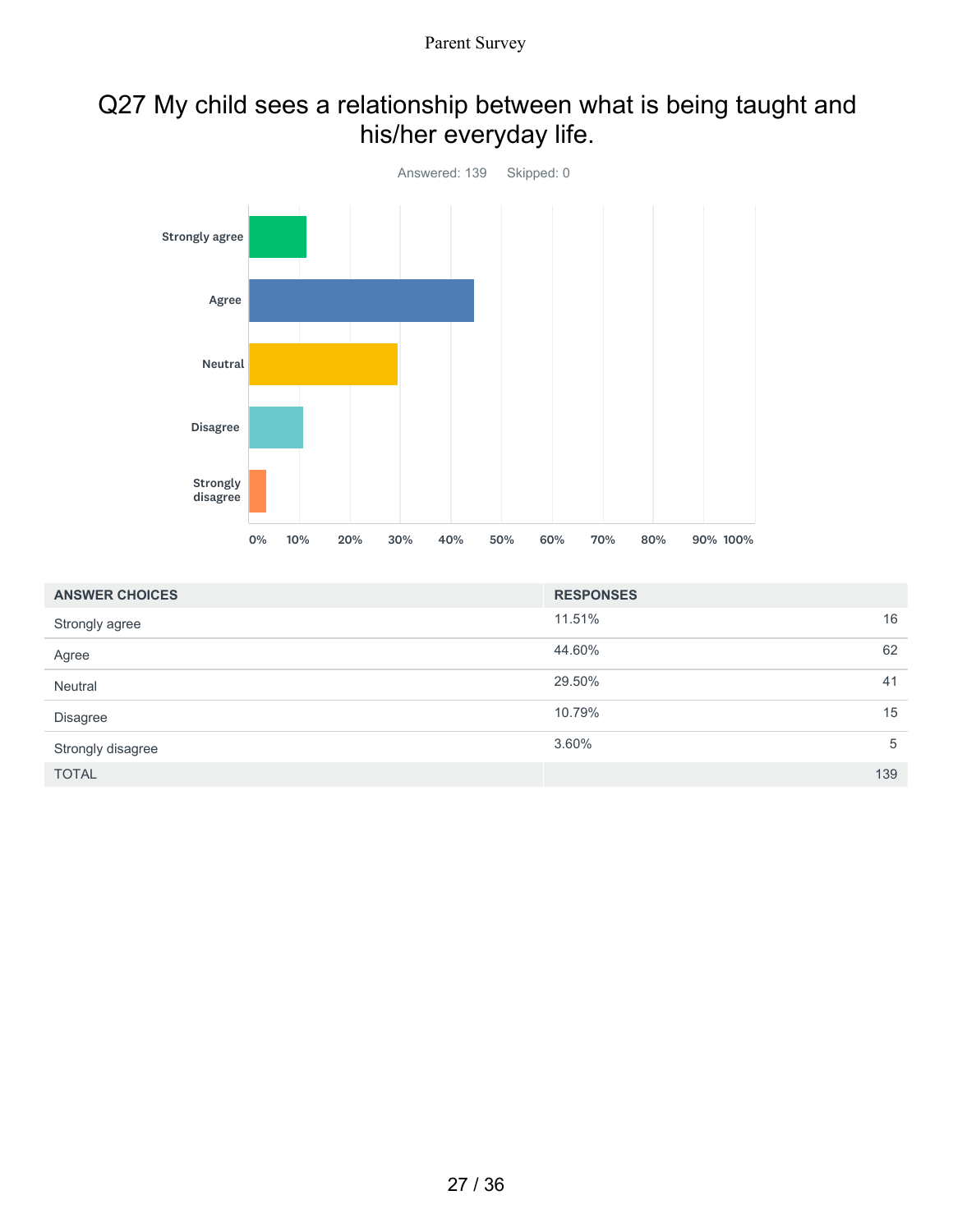## Q28 When I receive information from my child's teachers it is in easy to follow language and helps me understand the information.



| <b>ANSWER CHOICES</b> | <b>RESPONSES</b> |     |
|-----------------------|------------------|-----|
| Strongly agree        | 38.13%           | 53  |
| Agree                 | 49.64%           | 69  |
| Neutral               | 7.19%            | 10  |
| <b>Disagree</b>       | 3.60%            | 5   |
| Strongly disagree     | 1.44%            | 2   |
| <b>TOTAL</b>          |                  | 139 |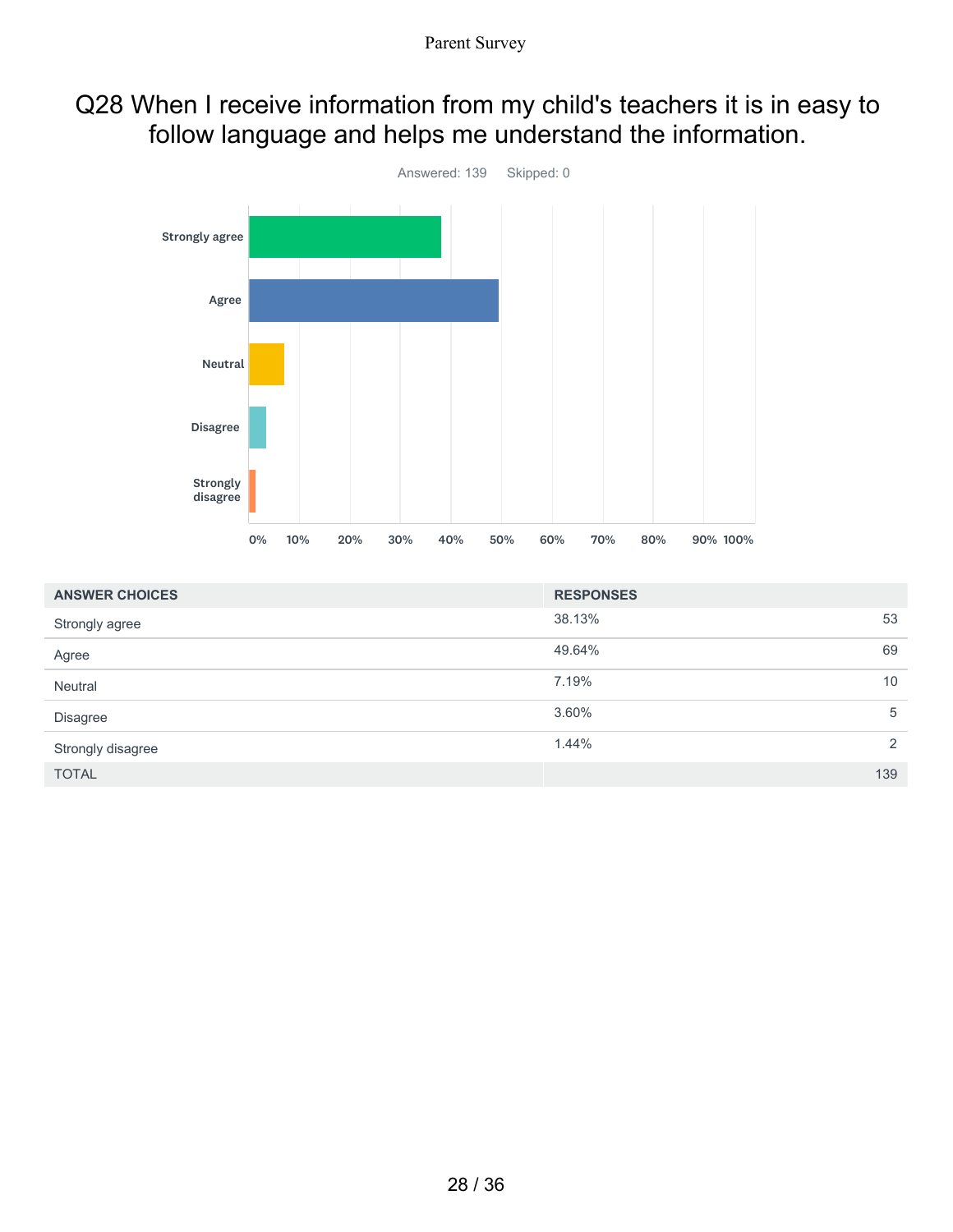

## Q29 I receive adequate information from my child's teacher/teachers.

| <b>ANSWER CHOICES</b>    | <b>RESPONSES</b> |     |
|--------------------------|------------------|-----|
| <b>Strongly Agree</b>    | 26.62%           | 37  |
| Agree                    | 43.17%           | 60  |
| Neutral                  | 14.39%           | 20  |
| <b>Disagree</b>          | 11.51%           | 16  |
| <b>Strongly Disagree</b> | 4.32%            | 6   |
| <b>TOTAL</b>             |                  | 139 |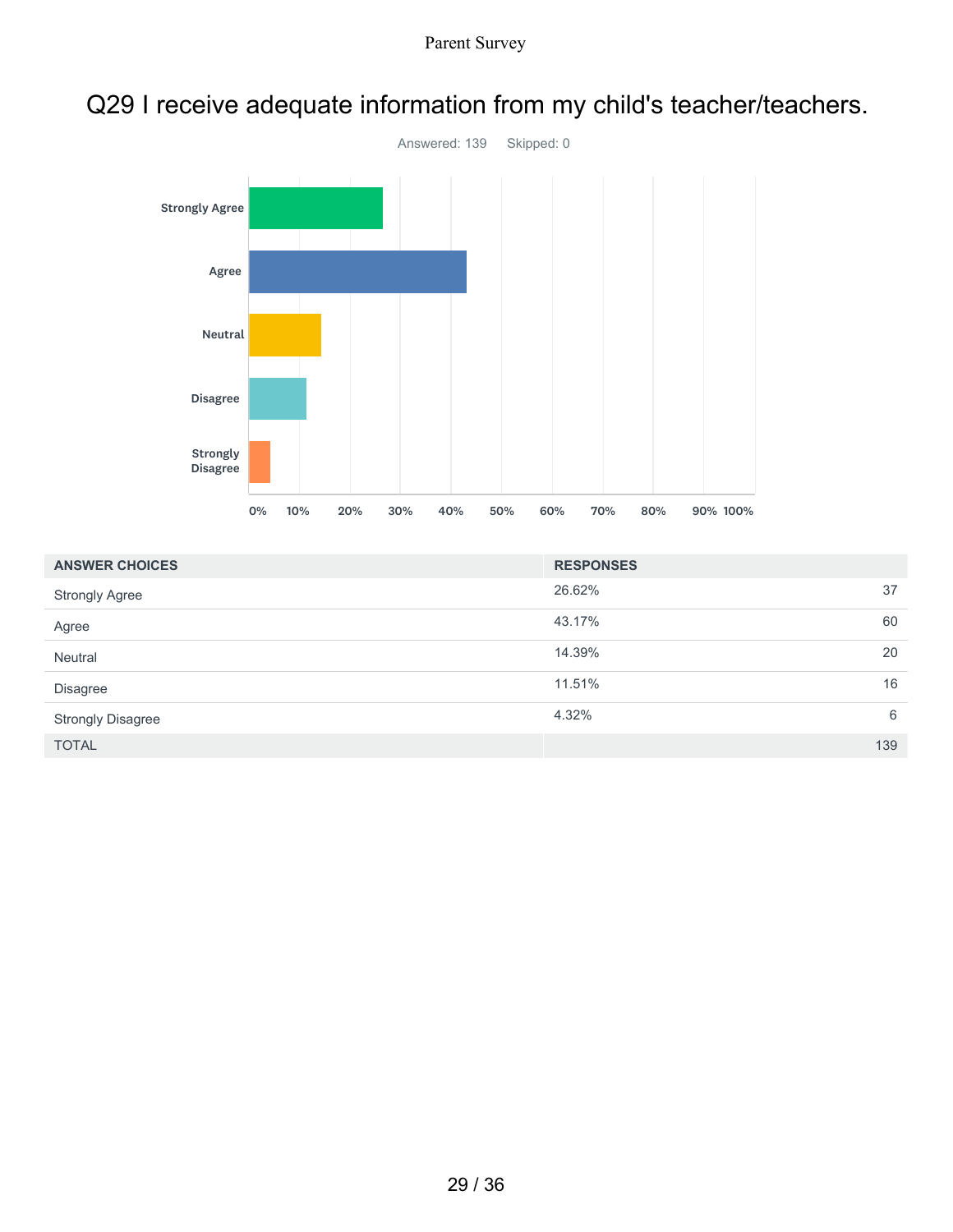# Q30 My child knows the expectations for learning in their classroom.



| <b>ANSWER CHOICES</b> | <b>RESPONSES</b> |     |
|-----------------------|------------------|-----|
| Strongly agree        | 41.73%           | 58  |
| Agree                 | 45.32%           | 63  |
| Neutral               | 9.35%            | 13  |
| <b>Disagree</b>       | 2.16%            | 3   |
| Strongly disagree     | 1.44%            | 2   |
| <b>TOTAL</b>          |                  | 139 |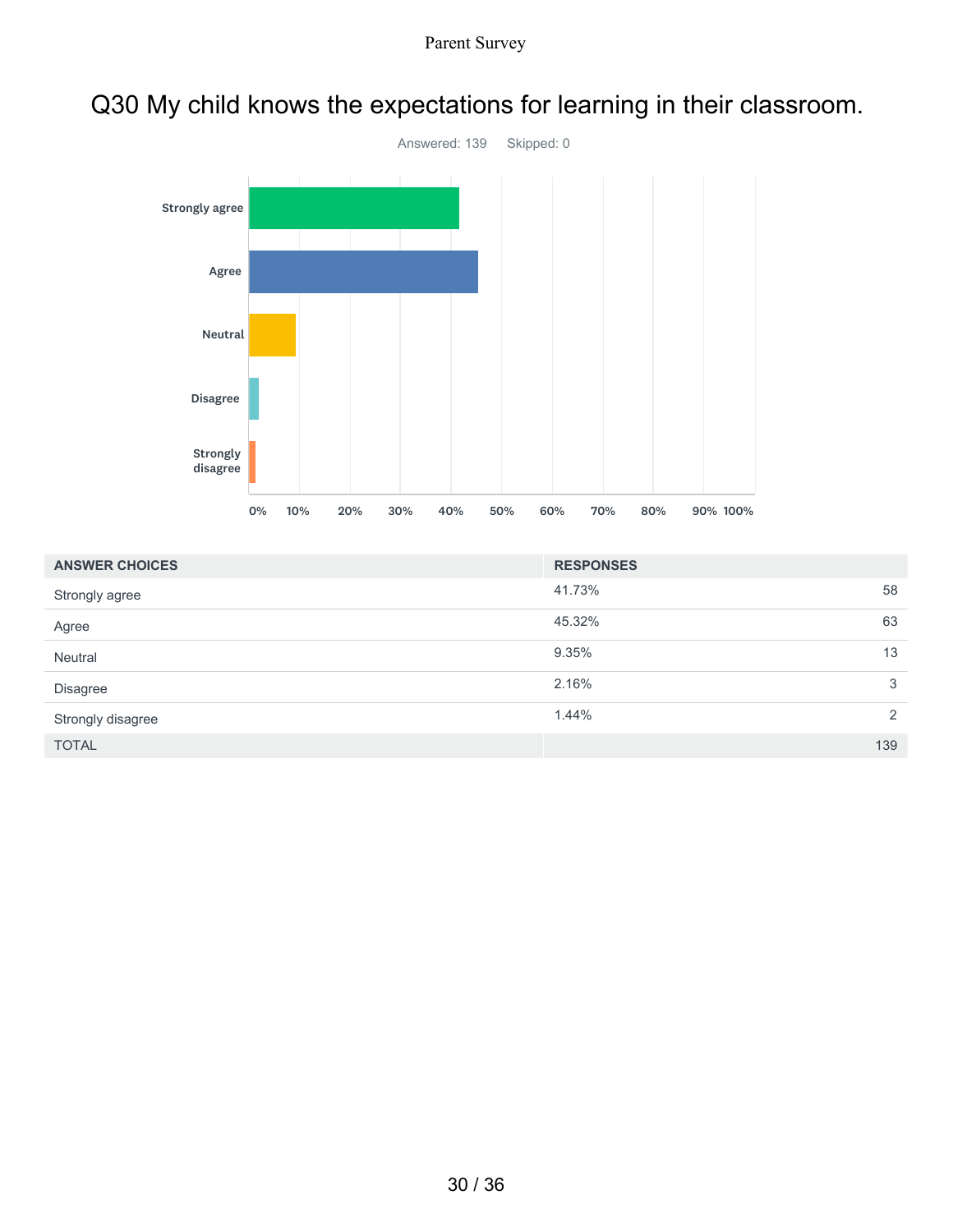# Q31 What do you feel is the best way to communicate information to you about your student and/or school district?



| <b>ANSWER CHOICES</b>                                                                    | <b>RESPONSES</b> |                |
|------------------------------------------------------------------------------------------|------------------|----------------|
| Invite me to a meeting                                                                   | 1.44%            | 2              |
| Send me an email                                                                         | 70.50%           | 98             |
| Send something to me in the mail                                                         | 6.47%            | 9              |
| I need all three to help me get the information and/or remember about a meeting or event | 16.55%           | 23             |
| Other                                                                                    | 5.04%            | $\overline{7}$ |
| <b>TOTAL</b>                                                                             |                  | 139            |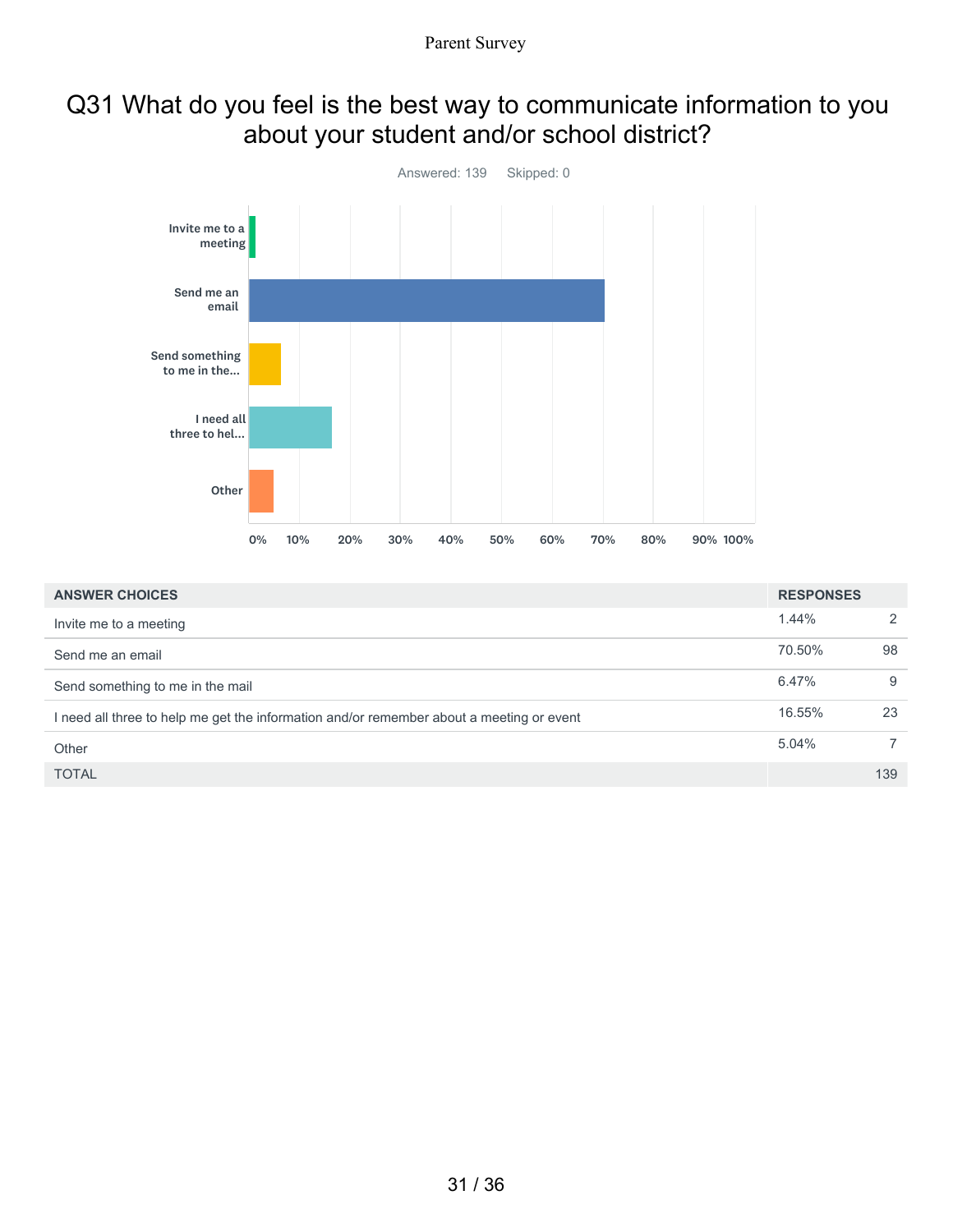

### Q32 Our school ensures the effective use of financial resources.

| <b>ANSWER CHOICES</b> | <b>RESPONSES</b> |     |
|-----------------------|------------------|-----|
| Strongly agree        | 9.35%            | 13  |
| Agree                 | 30.94%           | 43  |
| Neutral               | 46.76%           | 65  |
| Disagree              | 6.47%            | 9   |
| Strongly disagree     | 6.47%            | 9   |
| <b>TOTAL</b>          |                  | 139 |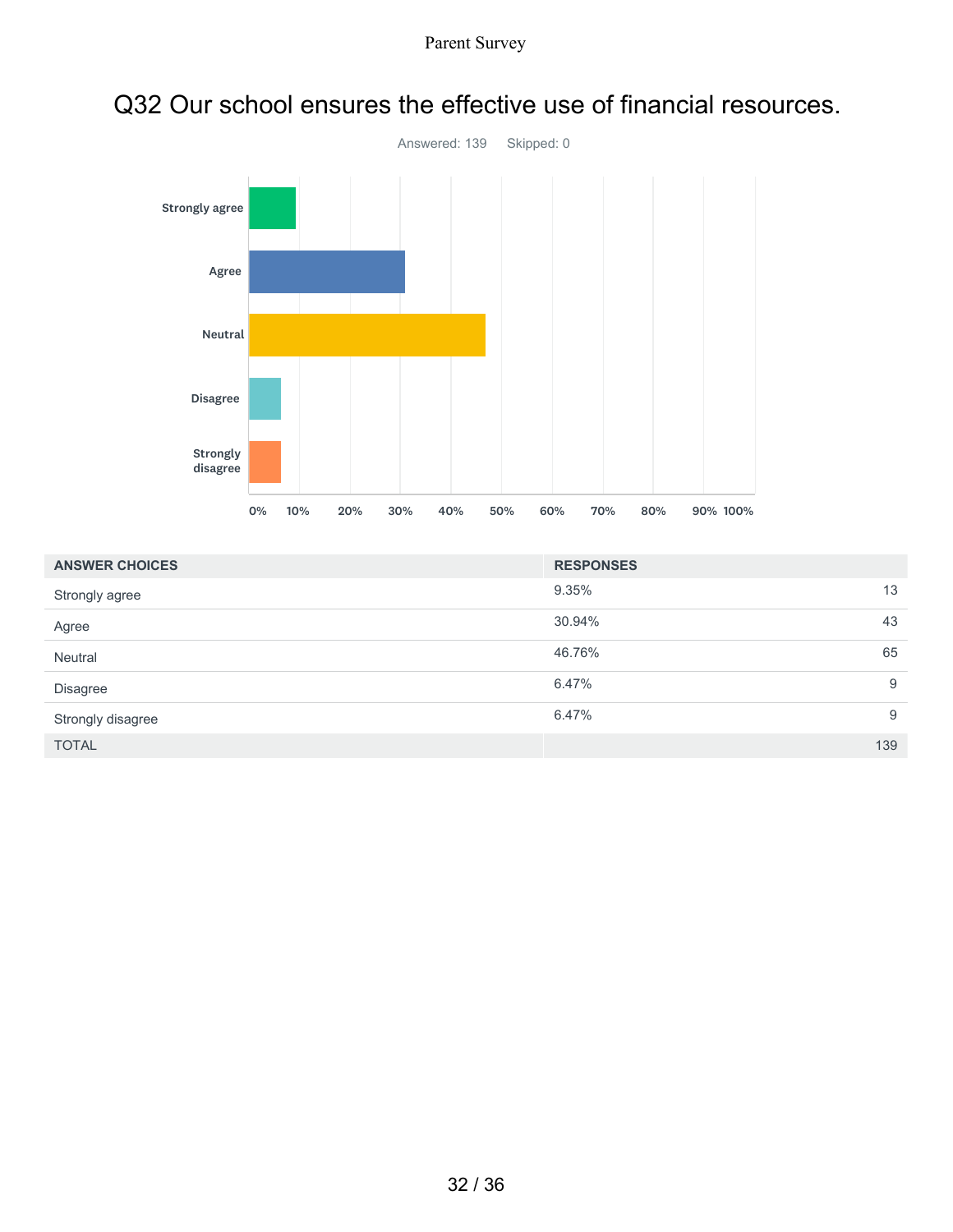# Q33 What do you like best about our school?

Answered: 139 Skipped: 0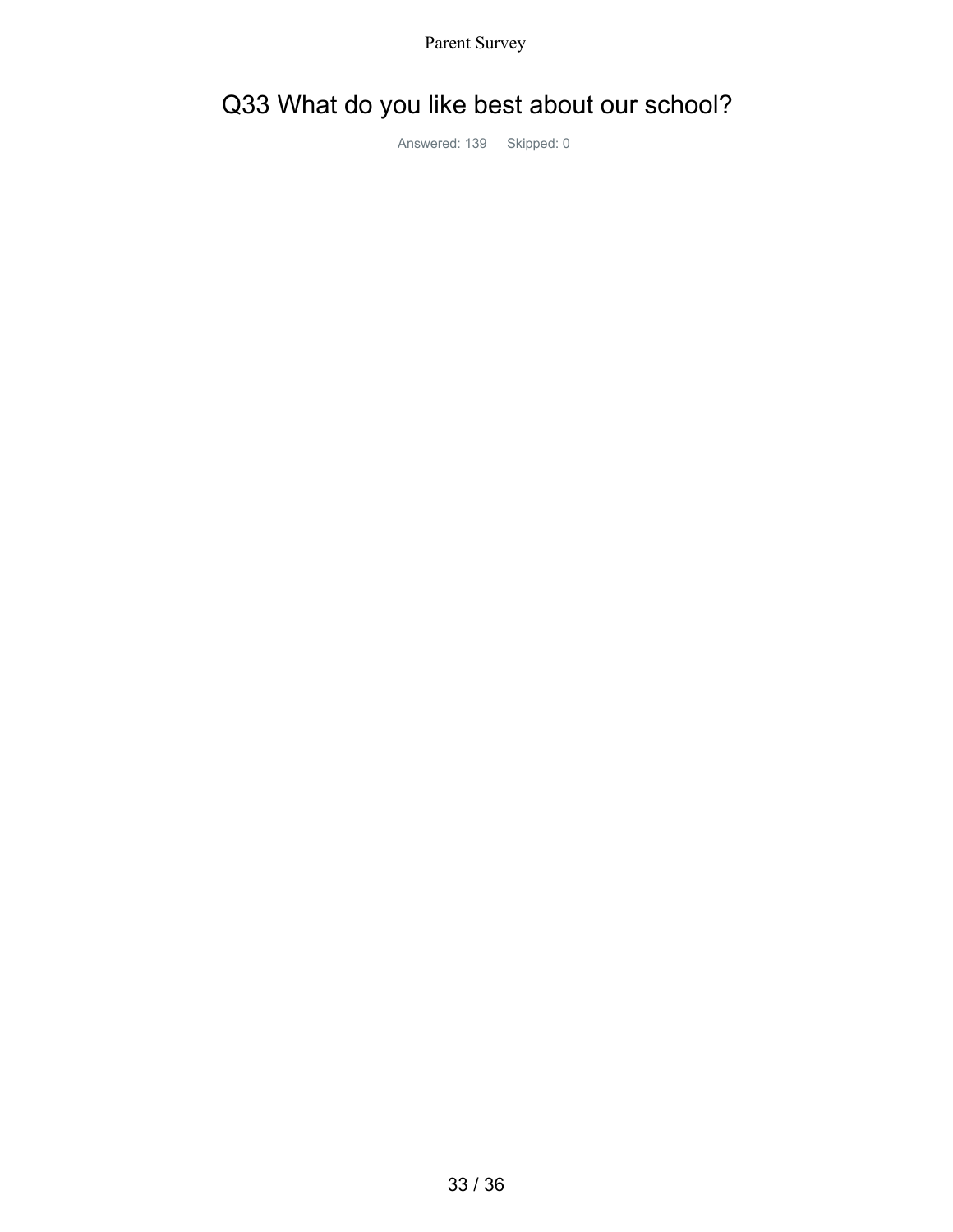## Q34 Are there any suggestions you would like us to consider for the improvement of our schools?

Answered: 139 Skipped: 0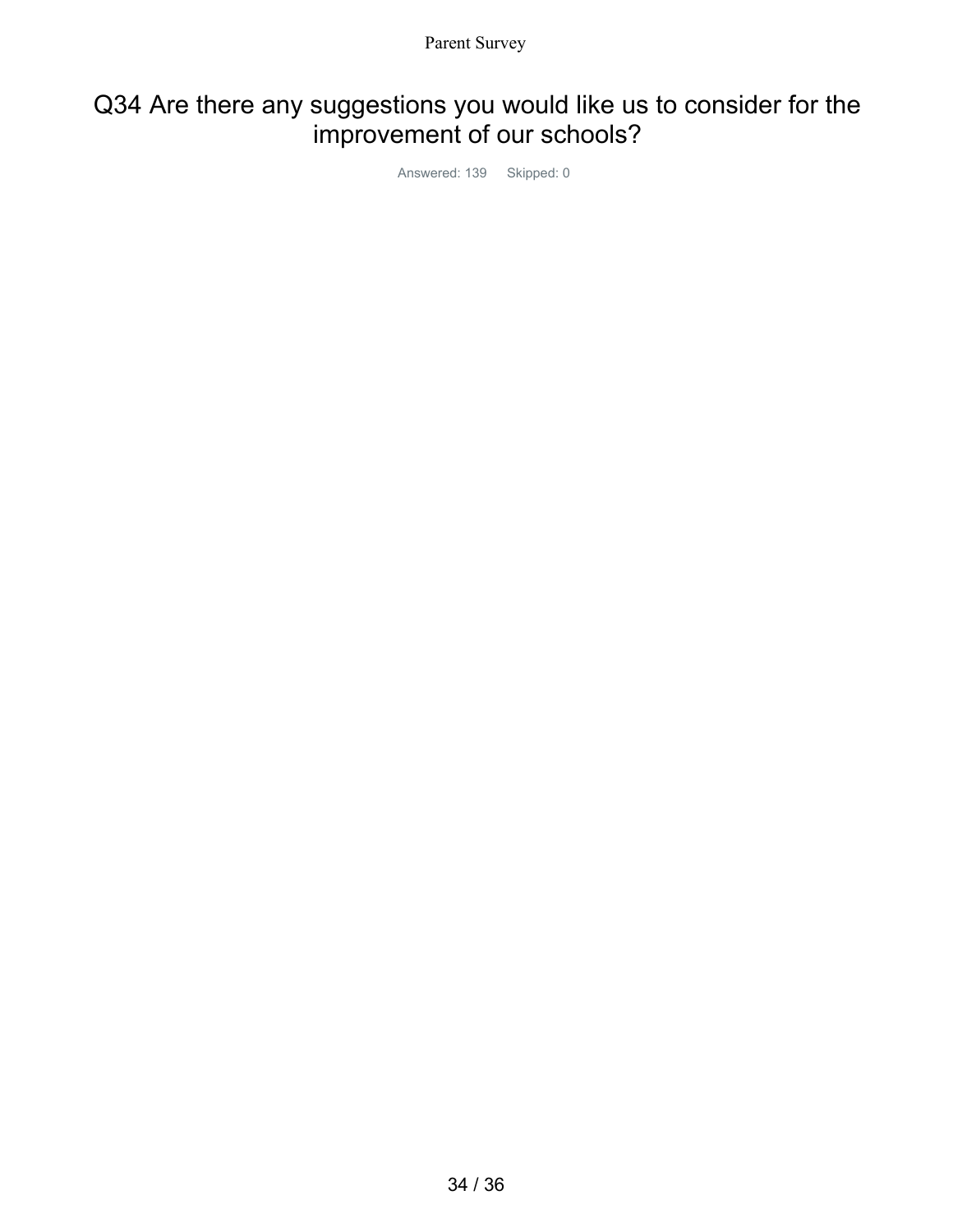# Q35 Does your child have access to the internet at home?



| <b>ANSWER CHOICES</b> | <b>RESPONSES</b> |     |
|-----------------------|------------------|-----|
| Yes                   | 90.65%           | 126 |
| <b>No</b>             | 9.35%            | 13  |
| <b>TOTAL</b>          |                  | 139 |